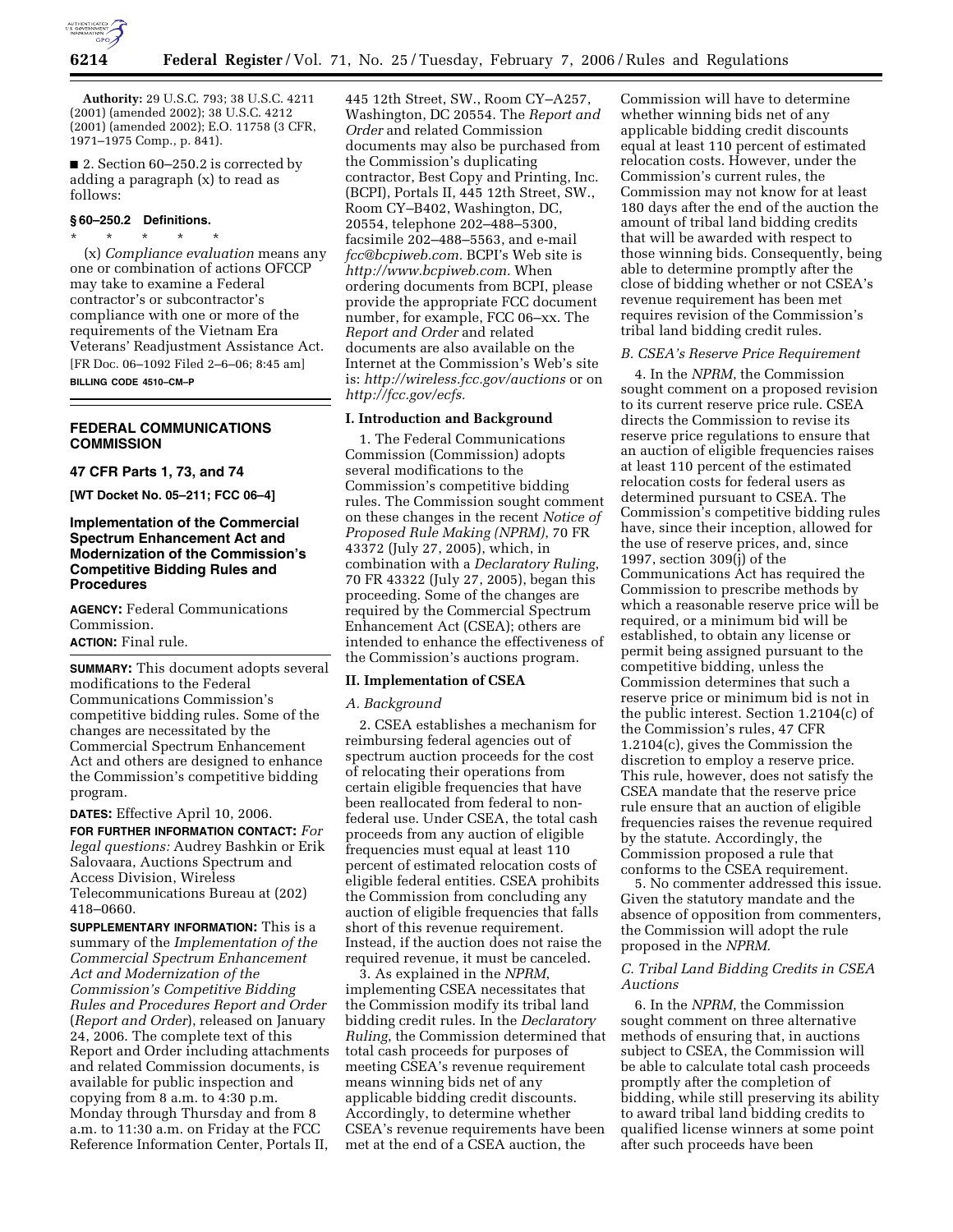determined. The need for revision of the rules arises because the Commission allows applicants seeking tribal land bidding credits 180 days after the longform filing deadline in which to demonstrate their eligibility for such credits. To qualify for a tribal land bidding credit, a license winner must indicate on its long-form application (FCC Form 601) that it intends to serve a qualifying tribal land within a particular market. The applicant must then amend its long-form application within the 180-day period by attaching a certification from the tribal government authorizing the applicant to provide service on its tribal land, certifying that the area to be served by the winning bidder is indeed qualifying tribal land, and assuring that it has not and will not enter into an exclusive contract with the applicant and will not unreasonably discriminate among wireless carriers seeking to provide service on the qualifying tribal land. The applicant must also attach its own certification that it will comply with construction requirements for tribal land and consult with the tribal government regarding the siting of facilities and service deployment.

7. The Commission clarifies that when a deadline for final payment of a winning bid occurs before an applicant's eligibility for a tribal land bidding credit is determined, the Commission requires the applicant to make full payment of the balance of its winning bid by that deadline. In other words, such an applicant receives no reduction in the balance due by the final payment deadline for any as yet unawarded tribal land bidding credit the applicant is seeking. When an applicant's eligibility for a tribal land bidding credit is established after final payment has been made, the Commission will refund the amount of the credit.

8. As soon as the long-form applications have been submitted, the Commission can calculate the maximum amount of tribal land bidding credits for which auction winners could be eligible assuming full compliance with the certification requirements. However, because the deadline for submitting the required certifications is not until 180 days after the filing deadline for longform applications, the Commission may not know for 180 days or longer to what extent tribal land bidding credit applicants have actually qualified for such credits. Thus, when an auction that has a reserve price or prices includes licenses covering qualifying tribal lands, the Commission may not know for at least 180 days after the longform deadline how much of a discount

on the auction's winning bids it will have to allow for tribal land bidding credits. In auctions subject to CSEA, this situation could lead to a potentially substantial post-auction delay in calculating whether total cash proceeds meet the 110 percent revenue requirement. Thus, the Commission's current tribal land bidding credit procedures could prevent the Commission from concluding the auction expeditiously after the cessation of bidding and, should the award of the credits reduce the auction's net winning bids to below the 110 percent revenue requirement, might even lead to cancellation of the auction long after the bidding has ended. Accordingly, the Commission sought comment on which of three possible modifications to the Commission's tribal land bidding credit rules would best enable it to meet the its dual objectives of facilitating CSEA compliance and continuing to encourage service on tribal lands. The Commission also invited commenters to propose other methods of accomplishing these objectives.

9. The only commenter to address this issue supports either of the first two options on which the Commission sought comment. Under the first option, the Commission would award pro rata tribal land bidding credits out of the amount by which net winning bids at the close of bidding exceeded the reserve price(s) applicable to that auction. If this amount were insufficient to pay all of the tribal land bidding credits for which auction winners were eligible, then each eligible tribal land bidding credit applicant would receive a pro rata credit based on the credit the applicant would have received had the auction not been subject to a reserve price.

10. The commenter also likes the second option, pursuant to which the Commission would award tribal land bidding credits on a first-come, firstserved basis in auctions subject to CSEA. Winning bidders would, under this alternative, still have to file the certifications for a tribal land bidding credit no later than 180 days after the filing deadline for long-form applications. However, bidding credits up to the full amount determined by the existing formula would be awarded to eligible applicants in the order in which they had filed the certifications for such credits, to the extent that funds remained available. As with the first alternative, the money available for tribal land bidding credits would be limited to the net winning bids exceeding 110 percent of the total estimated relocation costs. The commenter believes that this option, by

allowing early and final determination of outstanding tribal land bidding credit valuations, has an advantage over the pro rata option.

11. Under the third option, the Commission would require applicants to specify on their short-form applications the licenses, if any, for which they intended to seek a tribal land bidding credit, should they win. The Commission would determine whether the CSEA reserve price had been met, insofar as tribal land bidding credits were concerned, by deducting the maximum amount of tribal land bidding credits for which winning bidders that had indicated on their short-form applications an interest in receiving such credits could be eligible. The commenter opines that neither adopting this option nor leaving the rules unchanged would serve the public interest.

12. The Commission will adopt the first option, *i.e.*, the pro rata approach. The time at which winning bidders are able to file their suitably amended longforms is not completely within their control, given that applicants for tribal land bidding credits must depend on tribal governments to provide them with some of the required certifications. In light of these circumstances, the Commission believes that the pro rata option, rather than the first-come, firstserved option, is the preferable method of equitably apportioning tribal land bidding credits among the largest number of qualified applicants, while still allowing a speedy determination of whether the reserve price has been met in auctions of eligible frequencies. The Commission agrees with the commenter that neither the third option, *i.e.*, requiring advance notification on the short-form, nor the status quo would adequately serve the interests of the public.

13. Under the pro rata approach, if the reserve price limits the funds available for tribal land bidding credits to less than the full amount for which auction winners seeking tribal land bidding credits might qualify, each applicant eligible for a tribal land bidding credit will receive a pro rata portion of the available funds. The funds available equal the amount by which winning bids for licenses subject to the reserve price, net of discounts the Commission takes into account when reporting net bids in the public notice closing the auction, exceed the reserve price. For purposes of calculating pro-rata tribal land bidding credits, any repayments of tribal land bidding credit amounts pursuant to 47 CFR 1.2110 $(f)(3)(C)(viii)$ , as amended, are not funds available for granting other pro-rata tribal land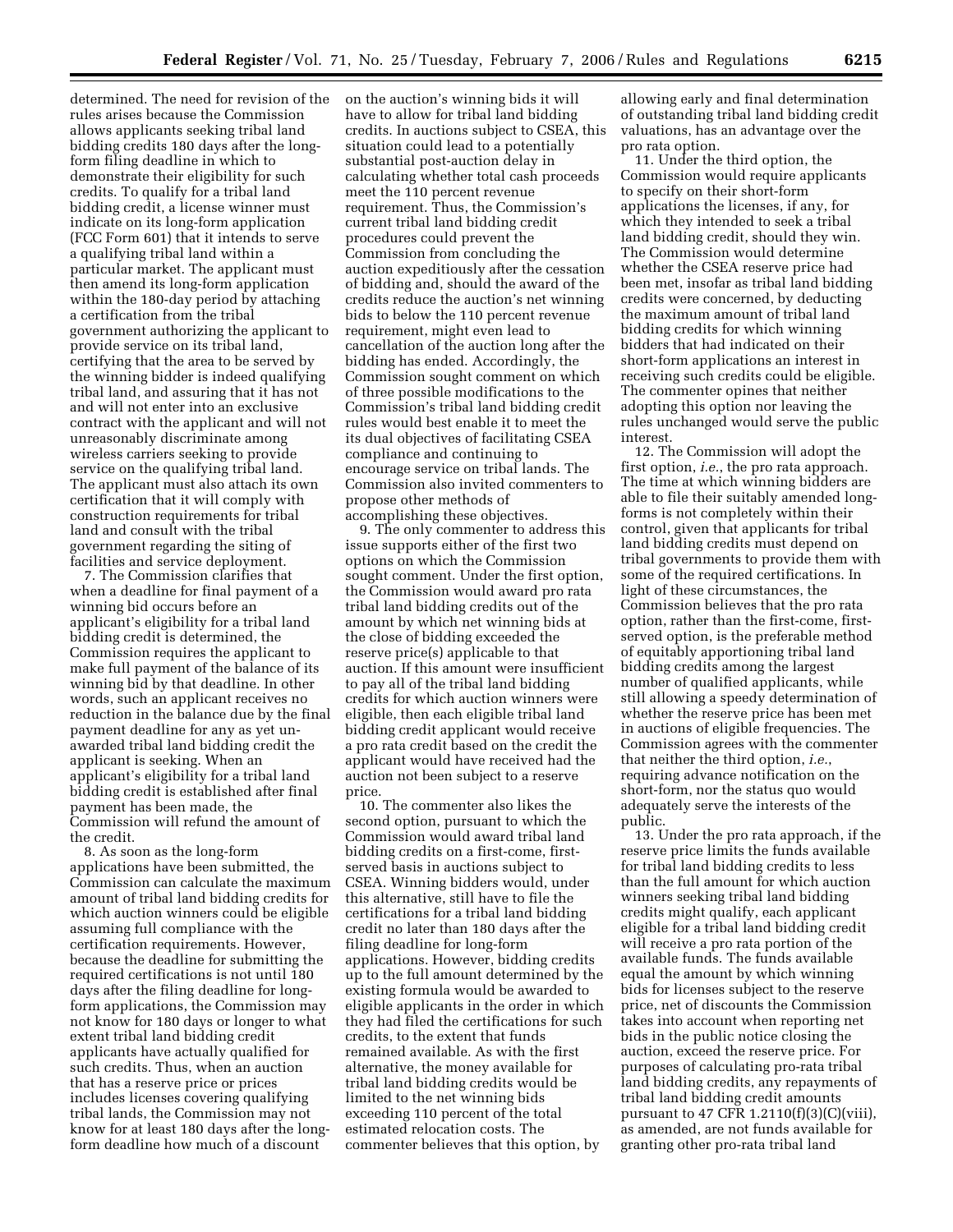bidding credits. The ratio of (a) each applicant's pro rata credit to (b) the total funds available for tribal land bidding credits will equal the ratio of (a) the applicant's full credit (the tribal land bidding credit for which that applicant would have qualified absent limitations resulting from the reserve price) to (b) the aggregate maximum amount of tribal land bidding credits for which all applicants might have qualified absent limitations resulting from the reserve price. In order to assure that funds are available for all applicants seeking tribal land bidding credits, the Commission will calculate the aggregate maximum amount of tribal land bidding credits for which all applicants might have qualified by assuming that any applicant seeking a tribal land bidding credit on its long-form application will be eligible for the largest tribal land bidding credit possible for its bid for its license, absent limitations resulting from the reserve price. The Commission will use this ratio to determine the pro rata credit awarded when it grants the license. When making any necessary refunds of already-made license payments, the Commission will continue to follow the usual Commission procedures, as set forth in the procedures public notice for the relevant auction.

14. The Commission may be able to award each applicant proving eligibility for a pro rata tribal land bidding credit a larger amount in the event that any other applicant ultimately proves to be eligible for less than the largest possible tribal land bidding credit. Funds available for an applicant that proves to be eligible for less than the largest possible credit can be used to increase pro rata credits for other applicants. However, the Commission can determine the largest possible pro rata credit for an applicant only after all applications seeking a tribal land bidding credit with respect to licenses covered by a reserve price have been finally resolved. Accordingly, the Commission will recalculate pro rata tribal land bidding credits once all such applications have been finally resolved.

15. Final resolution of all applications occurs only after any review or reconsideration of any such credit has been concluded and no opportunity remains for further review or reconsideration. The Commission notes that it is possible that final resolution of less than all applications seeking tribal land bidding credits may make it apparent that funds available for tribal land bidding credits equal or exceed the full amount for which all other applications seeking tribal land bidding credits might qualify. For example, the

funds available may have been just short a similar approach to the one the of the full amount for which all applicants might qualify. If one applicant withdraws its application for a tribal land bidding credit, the funds available subsequently may exceed the full amount for which all other applicants might qualify, even though it may be some time before all other applications are finally resolved. In light of this possibility, the Commission reserves the power to award full credits when available information makes it clear that funds available exceed the full amount for which all applicants might qualify, even though all applications have not yet been fully resolved. In such circumstances, the Commission will increase the amounts of any previously awarded pro rata credits to make them full credits as well.

16. After all such applications have been finally resolved, the Commission will recalculate the amount of pro rata credits using the aggregate amount of actual full credits—*i.e.*, the tribal land bidding credits for which the applicants would have qualified absent the limitations resulting from the reserve price—rather than the hypothetical maximum aggregate amount for which all applicants might have qualified. In other words, the ratio of (a) each applicant's recalculated pro rata credit to (b) the total funds available for tribal land bidding credits will equal the ratio of (a) the applicant's full credit (the tribal land bidding credit for which that applicant would have qualified absent limitations resulting from the reserve price) to (b) the aggregate amount of the actual full credits. In the event that the recalculated pro rata credit is larger than the initial pro rata credit, the Commission will award the difference. If the second calculation produces a different result from the first, it will reflect the fact that when the amount of any one applicant's portion of the fixed funds available for tribal land bidding credits decreases, the amounts of other applicants' portions should increase. An applicant's portion of the fixed funds might decrease, for example, if it reaches agreements with tribal governments regarding service for less than the full area of tribal land covered by the license. Consequently, that applicant may be eligible for a credit smaller than the largest credit possible.

### **III. Updating Competitive Bidding Rules and Procedures**

## *A. Tribal Land Bidding Credits in Non-CSEA Auctions*

17. The Commission sought comment in the NPRM on whether the Commission should extend the same or

Commission selected for allocating tribal land bidding credits in auctions with a CSEA-mandated reserve price (or prices) to those non-CSEA auctions for which the Commission established a reserve price or prices based on winning bids net of discounts. No commenter addressed this aspect of the issue. The Commission believes that, for the reasons discussed above, the pro rata approach the Commission adopted for auctions with a CSEA-mandated reserve price would, in non-CSEA auctions, best allow both a speedy auction conclusion and an equitable allocation of available tribal land bidding credits among all qualified applicants. Accordingly, the Commission adopts a rule extending the pro rata approach, at the discretion of the Commission, to non-CSEA auctions with reserve prices.

### *B. Default Rule Clarification*

18. In the NPRM, the Commission proposed two clarifications of its default payment rule. The first deals with the proper time to calculate the amount of the default payment when, in a subsequent auction, there is a higher withdrawn bid but no winning bid for a license that corresponds to the defaulted license. The second addresses an unusual situation in which it might not be clear whether net or gross bids should be used in calculating the default payment. Neither proposal prompted any response from commenters.

19. Under 47 CFR 1.2104(g), a winning bidder that defaults or is disqualified after the close of an auction is subject to a deficiency payment (or deficiency portion) plus an additional payment equal to 3 percent (or, in the case of defaults or disqualifications after the close of a package bidding auction, 25 percent) of the defaulting bidder's bid or the subsequent winning bid, whichever is less. Under existing rules, the deficiency payment for a default or disqualification following a package bidding auction (or in situations where the subsequent winning bid is for a license won as part of a package) is, in most instances, calculated differently from the way in which the deficiency payment is calculated when none of the relevant bids is part of a package bid. However, under rule changes the Commission adopts today, the Commission will use a single method of calculating deficiency payments across all auctions.

20. The deficiency payment is calculated in the same manner as a payment owed following the withdrawal of bid. Section 1.2104(g) of the Commission's rules, 47 CFR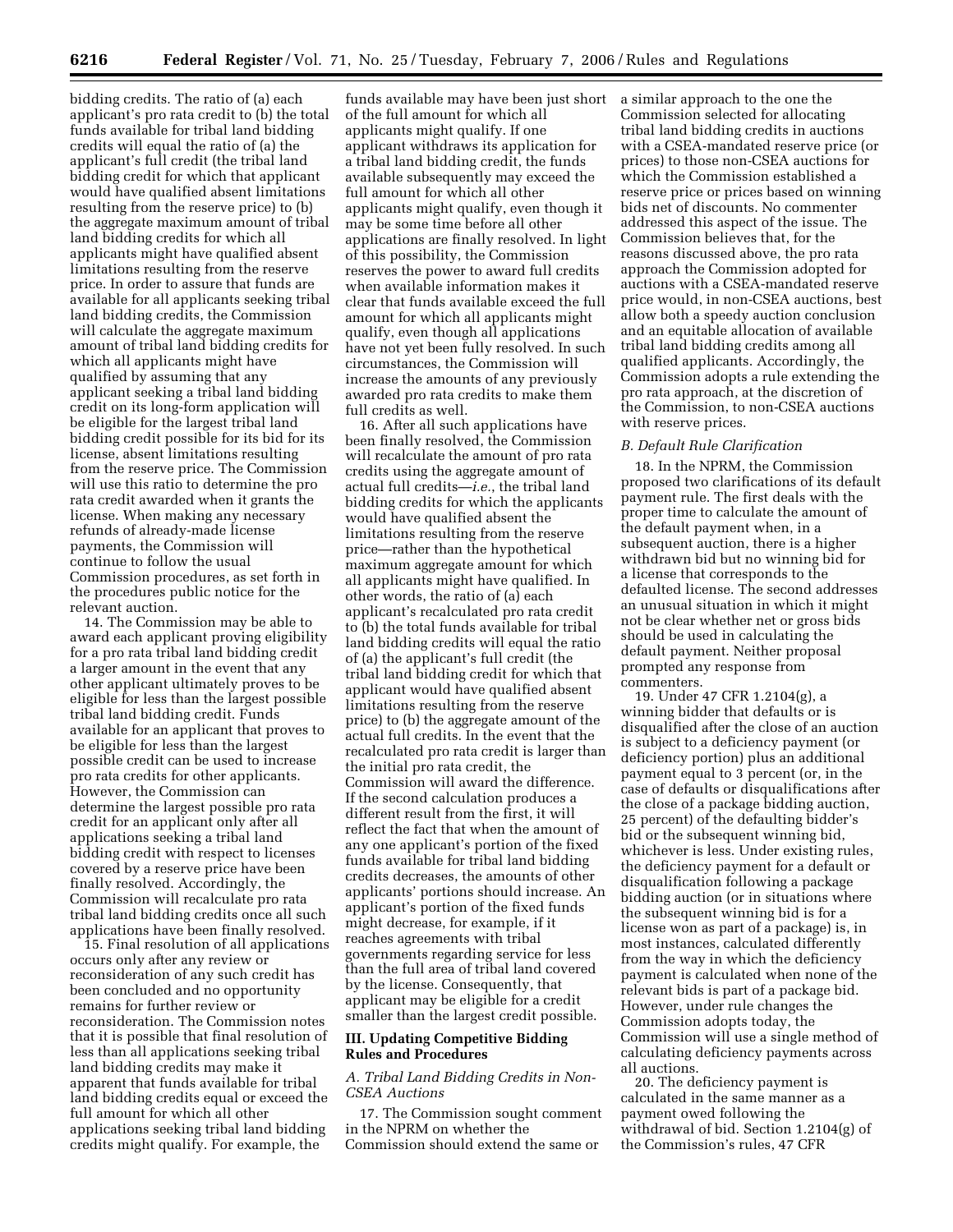1.2104(g), provides that a bidder that withdraws a bid during the course of an auction is subject to a withdrawal payment equal to the difference between the amount of the withdrawn bid and the amount of the winning bid in the same or subsequent auction. In the event that a bidding credit applies to any of the bids, the bid withdrawal payment equals the difference between either the net withdrawn bid and the subsequent net winning bid or the gross withdrawn bid and the subsequent gross winning bid, whichever difference is less. For purposes of calculating the withdrawal payment amount, net bids do not include any discounts resulting from tribal land bidding credits. No withdrawal payment is assessed for a withdrawn bid if either the subsequent winning bid or any intervening subsequent withdrawn bid equals or exceeds the original withdrawn bid. The additional 3 (or 25) percent payment must be calculated using the same bid amounts and basis (*i.e.*, net or gross bids) as used in calculating the deficiency payment.

21. In the NPRM, the Commission described the anomaly that might result from calculating the additional 3 or 25 percent payment for a bidder that defaults or is disqualified after the close of an auction, when, in a subsequent auction, there is a higher withdrawn bid, but no winning bid, for a license corresponding to the defaulted license. By corresponding license, the Commission generally means a license with the same geographic and spectral components as those of the defaulted license or the license on which a bid was withdrawn. However, when, because of intervening partitioning, disagregration, or rule change, there is no single license with the same geographic and spectral components as the original license then corresponding license means a license covering any part of the geography or spectrum of the original license. Under these circumstances, an original license may have more than one corresponding license. In some instances, the Commission may designate as a corresponding license a license that shares no spectrum or geography with the original license.

22. A selective reading of 47 CFR 1.2104(g) might indicate that, while the defaulter's deficiency obligation would be calculated as the difference between the defaulter's bid and the higher withdrawn bid in the subsequent auction (thus resulting in no deficiency payment), the defaulter's additional 3 or 25 percent payment obligation, which is based upon the lesser of the defaulter's bid or the subsequent winning bid,

could not be calculated until the corresponding license had been won in a still later auction. However, as the Commission pointed out in the NPRM, such a reading would conflict with the assumption evident in the Commission's default payment rule that the deficiency payment and the additional payment are calculated using the same bids. This assumption is reflected, for example, in the rule's explanation of which basis—net bids or gross bids—should be used in calculating the interim bid withdrawal payment.

23. To prevent the anomaly just described, the Commission proposed to clarify the default payment rule as follows. If, in a subsequent auction, there were a higher withdrawn bid but no winning bid for a license that corresponds to a defaulted license, the additional default payment would be determined as 3 percent (or 25 percent) of the defaulting bidder's bid. In this situation, because the applicable subsequent bid was higher, no deficiency payment would be required. In the event that there were no intervening subsequent withdrawn bids that were higher than the defaulted bid but there were intervening subsequent withdrawn bids that were higher than the subsequent winning bid, under the Commission's proposal the highest such intervening subsequent withdrawn bid would be used to calculate both portions of the final default payment. As noted, this proposal generated no comments. Because the Commission believes that the proposed clarification would simplify and accelerate the calculation of final default payments in applicable situations, the Commission adopts the proposal. As in the calculation of withdrawal payments, net bids for purposes of calculating default deficiency and additional payments do not include discounts resulting from tribal land bidding credits.

24. The Commission also sought comment in the NPRM on a proposal to clarify the additional payment portion of the default payment rule in certain situations in which no deficiency payment is owed. The additional payment is, as noted, normally a percentage of either the defaulting bidder's bid or the subsequent applicable bid, whichever is less, using the same basis—net or gross bids—as used in calculating the deficiency payment. However, when the defaulted bid is subject to a bidding credit and the subsequent applicable bid equals or exceeds the defaulted bid, regardless of which basis—net or gross bids—is used, it is not clear whether the additional payment should be based on the net

defaulted bid or on the gross defaulted bid. Accordingly, the Commission proposed that, in such a situation, the additional payment be 3 (or 25) percent of the net defaulted bid amount, thus basing the default payment on what the defaulter was obligated to pay at the close of bidding. Because the Commission believes that this clarification of the default rule is needed, and as no commenter opposed this aspect of the NPRM, the Commission adopts the proposal. The Commission also extends the clarification adopted here to determinations of the amount of default payments in situations where the initial bid, the subsequent winning bid, or any intervening withdrawn bid is for a license that is part of a package. Under the Commission's proposal, the additional payment would, as always, be calculated using the same basis, *i.e.*, net or gross bids, as used in the calculation of the deficiency payment.

### *C. Withdrawal and Default Payment Percentages*

25. The Commission proposed in the NPRM to replace the current interim withdrawal and additional default payments of 3 percent of the relevant bid with an amount up to 20 percent of the relevant bid, with the precise amount for each auction established in advance of the auction.

#### i. Background

26. *Withdrawals.* The Commission's rules provide that a bidder that withdraws a bid during an auction is subject to a withdrawal payment equal to the difference between the amount of the withdrawn bid and the amount of the winning bid in the same or subsequent auction(s). If a license for which there has been a withdrawn bid is neither subject to a subsequent higher bid nor won in the same auction, the final withdrawal payment cannot be calculated until a corresponding license is subject to a higher bid or won in a subsequent auction. When that final payment cannot yet be calculated, the bidder responsible for the withdrawn bid is assessed an interim bid withdrawal payment equal to 3 percent of the amount of its withdrawn bid, and this interim payment is applied toward any final bid withdrawal payment that is ultimately assessed.

27. The Commission adopted the withdrawal payment rules in 1994 to discourage insincere bidding, which, whether done for frivolous or strategic purposes, distorts price information generated by the auction process and may reduce the efficiency of the auction. The Commission anticipated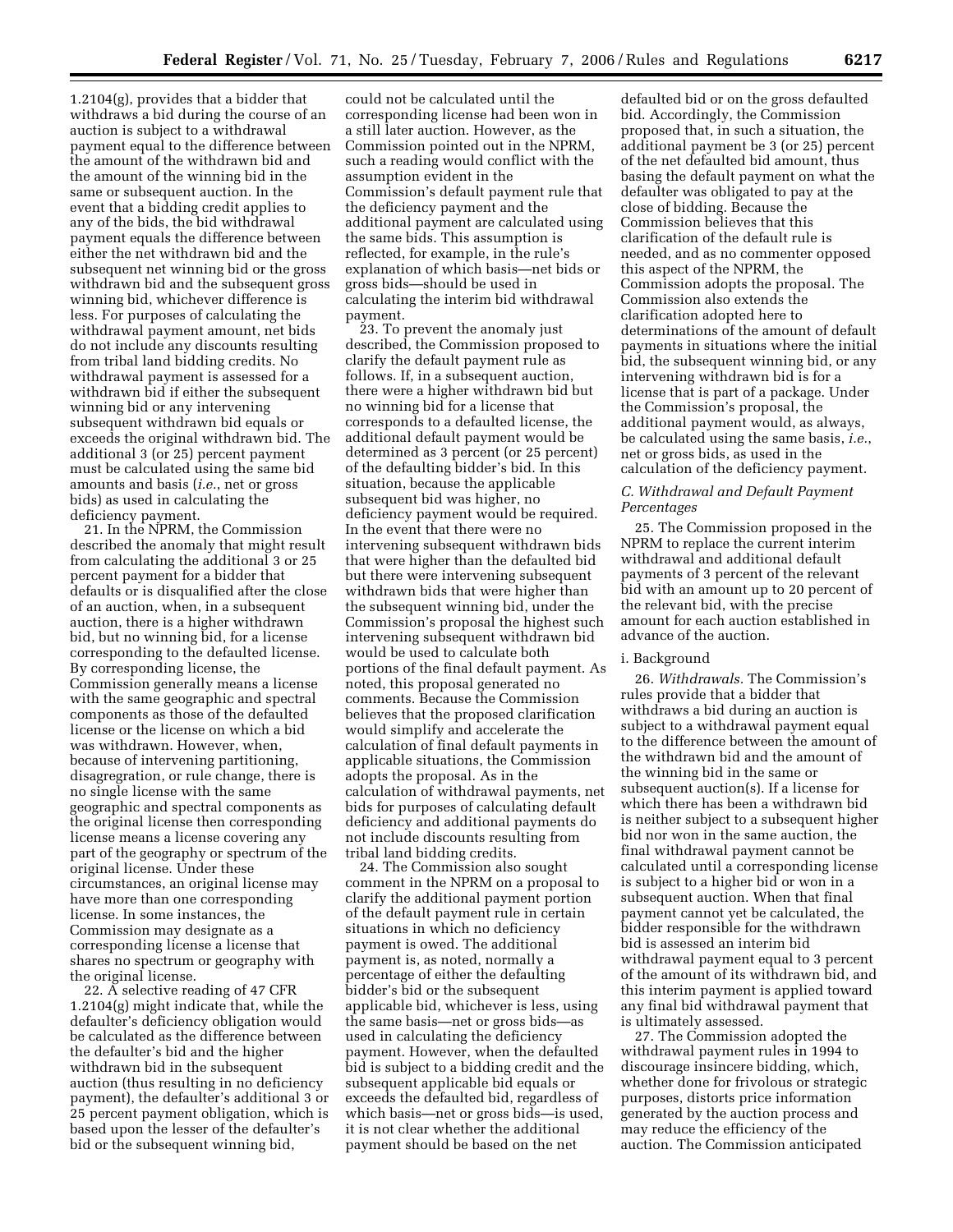that strategic withdrawals—such as when a bidder attempts to deter a rival from acquiring a license by bidding up the price of the license and then withdrawing—would be particularly damaging to competitive bidding. The Commission added the 3 percent interim bid withdrawal payment to the rules to help ensure that the withdrawal payment could be collected if one ultimately were assessed.

28. *Defaults and Disqualifications.*  The Commission's rules provide that if, after the close of an auction, a winning bidder defaults on a down payment or final payment obligation or is disqualified, the bidder is liable for a default payment. This payment consists of a deficiency portion, equal to the difference between the amount of the bidder's bid and the amount of the winning bid the next time a license covering the same spectrum is won in an auction, plus an additional payment equal to 3 percent (or, in the case of defaults or disqualifications after the close of a package bidding auction, 25 percent) of the defaulter's bid or of the subsequent winning bid, whichever is less. The rule as applied in noncombinatorial auctions has been in effect since 1994. In 1997, the Commission extended to all auctionable services a policy, earlier adopted for broadband personal communications services (PCS), of assessing initial default deposits. In instances when the amount of a default payment cannot yet be determined, the Commission assesses an initial default deposit of between 3 percent and 20 percent of the defaulted bid amount.

29. Requiring an additional payment in the case of post-auction defaults is intended to provide an incentive to bidders wishing to withdraw their bids to do so prior to the close of an auction, because a default or disqualification after an auction is generally more harmful to the auction process than a withdrawal during the auction. The Commission set the additional payment at 3 percent, estimating that amount as the transaction cost of selling a license in the after-market. The Commission posited that if it were to establish a significantly higher additional default payment, bidders in a position to do so would opt to sell unwanted licenses individually in the secondary market rather than default. The Commission determined that such a result would not only be unfair to entities unable to rely on the after-market but also would be a less efficient mechanism for assigning defaulted licenses than would Commission auctions of such licenses.

30. The Commission noted in the NPRM that there have been a

disproportionate number of withdrawals late in the Commission's auctions, indicating that some bidders have been placing and then withdrawing bids primarily to discourage potential or existing market competitors from seeking to acquire licenses. The Commission noted further that bidders continue to default on their payment obligations. Because withdrawals and defaults weaken the integrity of the auctions process and impede the deployment of service to the public and could prove particularly troublesome in auctions with a specific cash proceeds or reserve price requirement, such as auctions subject to CSEA, the Commission proposed to deter such behavior more effectively by increasing to a maximum of 20 percent the current 3 percent limit on interim withdrawal payments and additional default payments.

#### ii. Discussion

31. The Commission will adopt its proposal in the NPRM to determine the precise amount of interim withdrawal and additional default payments, up to 20 percent of the relevant bid, in advance of the auction. The comments the Commission received support its proposal and provide additional support for the observation in the NPRM that the Commission's rationale for limiting additional default payments to 3 percent no longer holds the same validity that it did eleven years ago when the payment was established. Resale restrictions have since been reduced, and secondary market tools for the redistribution of access to spectrum have been rapidly developing. Consequently, the Commission is less concerned about potential negative effects resulting from a bidder's decision to pay for an unwanted license and resell it rather than default. Moreover, the Commission believes that raising the limit on the size of the payments may persuade bidders to be more realistic in their advance assessment of how much they can afford to pay for licenses. Accordingly, the Commission will modify 47 CFR 1.2104(g) of its rules to raise the current 3 percent limits on the interim withdrawal payment and the additional default payment to 20 percent each. The Commission will, as part of its determination of competitive bidding procedures in advance of each auction, establish the appropriate level, from 3 percent up to a maximum of 20 percent, at which to set each of the two payments. The level will be based on the nature of the service and the inventory of the licenses being offered.

32. Adoption of the 3 to 20 percent range permits the Commission to use more than one percentage in an auction for either the interim withdrawal payment or the additional default payment, or both. The Commission did not propose to, nor will it, alter the size of the 25 percent additional payment for defaults or disqualifications following combinatorial bidding auctions, as the Commission continues to believe that there is a greater potential for harm resulting from defaults following combinatorial bidding auctions than following other auctions.

# *D. Apportionment of Bid Amounts*

### i. Among the Licenses in a Package

33. The Commission proposed in the NPRM to determine a stand-in to use for the bid on an individual license included as part of a package in a combinatorial (or package) bidding auction whenever an individual bid amount was needed for a regulatory calculation. The need for this change arises out of the assumption in the Commission's competitive bidding rules and procedures that the amount of each bid on an individual license will always be known. For example, the Commission's rules for calculating the amount of a small business, new entrant, or tribal land bidding credit, presume that the Commission knows the amount of the winning bid amount on the license or construction permit involved. Similarly, in determining the amount of a default or withdrawal payment, which involves a comparison between the withdrawing or defaulting bidder's bid and a subsequent bid, the Commission needs to know the bid amounts for individual licenses. However, in package bidding, where bidders place single all-or-nothing bids on groups (or packages) of licenses, there will be no identifiable bid amounts on the individual licenses comprising packages of more than one license.

34. Recognizing this problem in the context of default payments, the Commission established a rule, 47 CFR  $1.2104(g)(3)(i)$ , for calculating the deficiency portion of default payment obligations in connection with package bidding auctions. This provision accommodates situations in which all relevant licenses won in one or more subsequent auctions correspond to licenses originally made available in the same initial auction. However, it does not allow for situations in which the corresponding licenses are made available in one or more subsequent auctions that include licenses that were not won in the same initial auction.

35. As a more comprehensive solution, the Commission proposed in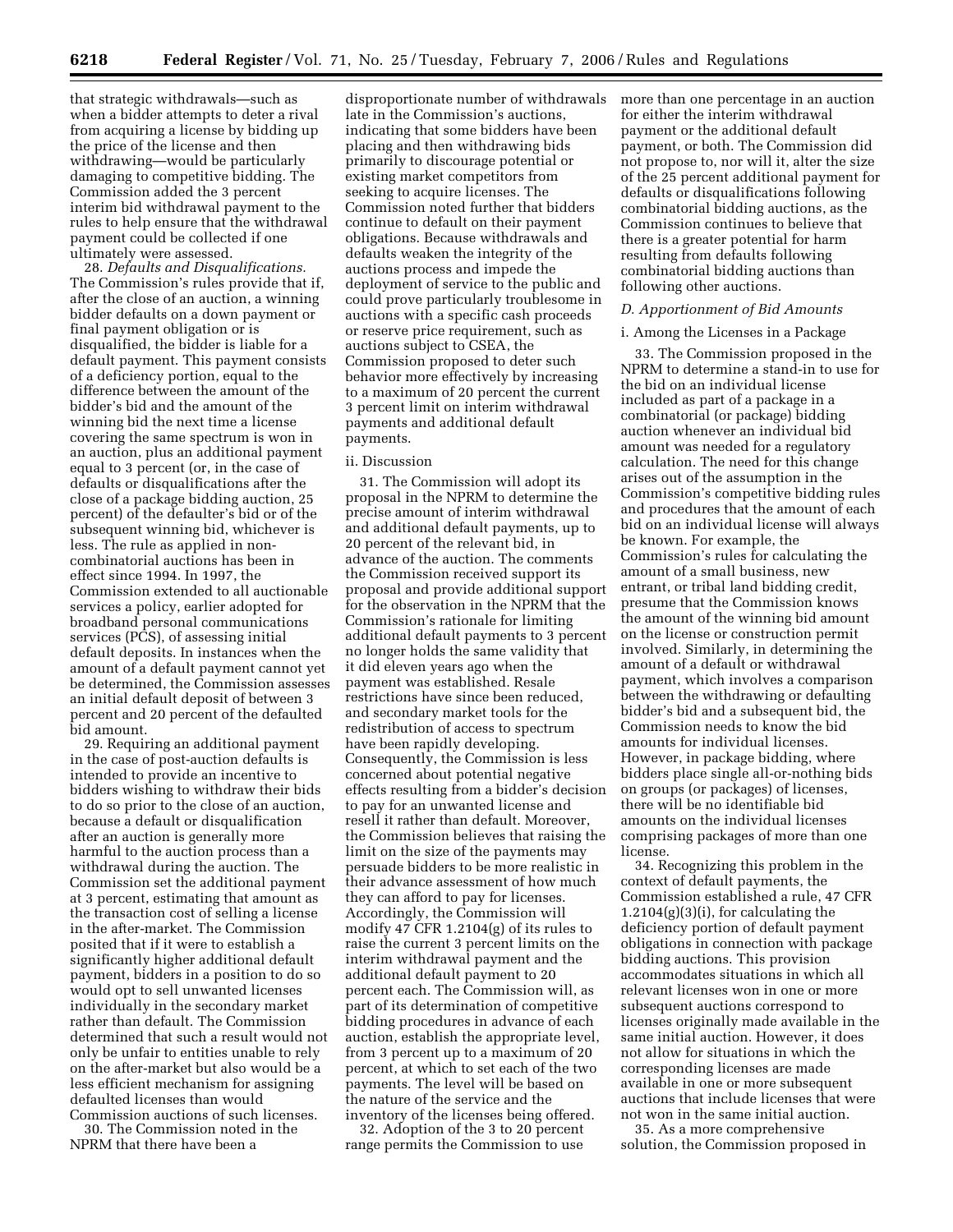the NPRM to specify in advance of each auction that uses a combinatorial bidding design or includes spectrum previously subject to combinatorial bidding a method for apportioning the bid on a package among the individual licenses comprising the package. The Commission proposed further that the apportioned package bid (APB)—the portion of the total bid attributed to an individual license pursuant to the selected method—serve as a substitute for the bid on that license whenever the individual bid amount was needed for one of the Commission's regulatory calculations.

36. There are at least two available methods by which the Commission could apportion package bids to the individual licenses comprising a package. One such method would be to use a MHz-pops ratio, just as is currently done for unjust enrichment calculations involving partitioning or disaggregating licenses. For Auction No. 51, the only auction conducted so far in which package bidding has been available, the Commission decided that MHz-pops would be used to determine a substitute individual bid amount should it be necessary to calculate a tribal land bidding credit for a license won as part of a package. In some cases, however, using a simple MHz-pops ratio to apportion a package bid to its component licenses might not reflect very well the relative values of the licenses in the package. For example, if a heavily encumbered license were packaged with an unencumbered license of the same bandwidth and in the same geographic area, the MHz-pops method would assign the same substitute price (half of the bid on the package) to each license, despite the possible effect on value of the encumbrance differential. An alternative method of calculating substitute prices would take into account information indicating the individual values of the licenses, including the minimum opening bid amounts (which may reflect differences in incumbency, for example) and all of the bids placed in the auction covering those licenses. The Commission has used a mathematical algorithm to calculate price estimates that takes these factors into account. These estimates of the prices of individual licenses covered in a single combinatorial bid are referred to as current price estimates (CPEs). The Commission developed a methodology for determining CPEs as part of the combinatorial bidding procedures established for Auction No. 51, as well as for Auction No. 31, an upcoming auction of licenses in the Upper 700

MHz bands for which the Commission previously announced plans to use package bidding. CPEs were calculated after every round of Auction No. 51 as part of the mathematical optimization process used to determine the winning bids and were also used in determining the minimum acceptable bid amounts for each subsequent round. The same use of CPEs was also announced before the previously scheduled start of Auction No. 31.

37. Although CPEs calculated after the final round of the auction are not needed to determine further minimum acceptable bids, final round CPEs (final price estimates or FPEs) can be interpreted as indicators of the individual value that a license covered by a package bid contributes to the winning bid amount for the package. FPEs reflect all available information about the relative demand for the licenses, since they are calculated using a mathematical algorithm that takes into account all the bids placed in the auction. In addition, the sum of the FPEs for the component licenses of a package is mathematically constrained to equal the winning bid for the package. Consequently, the ratios of these estimates to the package bid amount can be seen as indicators of the relative weights of the different licenses in the market value of the package. FPEs, therefore, may be useful in determining apportioned package bid amounts when an individual price is needed for a regulatory calculation.

38. The sole commenter to address this issue supports both aspects of the Commission's proposal, including affording the Commission the flexibility to use either what the commenter refers to as a proportionate approach (*i.e.*, MHz-pops) or an FPE approach to apportion bids among licenses in a package. The commenter believes, however, that in most cases the market approach would yield a better approximation of ''the real cost of subsequent default, a bidding credit or an unjust enrichment obligation.''

39. Given this support and the absence of opposition, the Commission adopts the proposal. Under this rule, the Commission will establish a methodology in advance of each auction with combinatorial bidding for determining APBs for licenses that are part of a package and will use the APB in place of the individual bid amount on a license included in a package whenever the amount of an individual bid on that license is needed for any determination required by the Commission's rules or procedures, such as determining the amount of a bidding credit or of a withdrawal or default

payment. Adoption of this rule renders unnecessary 47 CFR 1.2104(g)(3)(i), the existing rule for calculating the deficiency portion of default payment obligations in connection with package bidding auctions. Accordingly, the Commission will eliminate this provision. However, as discussed above, the Commission will retain the substance of current 47 CFR  $1.2104(g)(3)(ii)$ , which provides 25 percent as the size of the additional payment for defaults or disqualifications following a combinatorial bidding auction.

#### ii. Among the Components of a License

40. In the NPRM, the Commission proposed that, prior to auctions involving licenses which, due to a rule change, covered different geographic areas or bandwidths than did corresponding licenses made available at an earlier auction, the Commission specify, as necessary, a method for apportioning the bid on any such reconfigured license among the license's component parts (*i.e.*, portions of the license's service area or bandwidth, or both). Implicit in the Commission's rules for determining the amount of a withdrawal or default payment determinations that involve a comparison between the withdrawing or defaulting bidder's bid and a subsequent bid—is the assumption that the subsequent bid will be for a license with the same geographic and spectral components as the original license. However, when there have been intervening rule changes involving the relevant spectrum, the second license may not be identical in geography and spectrum to the first. For example, both the geographic and spectral characteristics of what formerly were known as Multipoint Distribution Service (MDS) and the Instructional Television Fixed Service (ITFS) licenses in the 2495–2690 MHz band and now are known as Broadband Radio Service (BRS) and Educational Broadband Service (EBS) licenses were changed last year when, in order to provide greater flexibility and a more functional band plan for licensees, the Commission restructured the rules governing these licenses. The Commission can expect that, as radio technology continues to evolve, there will be other instances where the Commission's band plans are updated. Therefore, for purposes of calculating a withdrawal or default payment—or for any comparison of a bid for one license with a bid for a corresponding license in a subsequent auction—the Commission needs a procedure for apportioning the bid placed on the reconfigured license(s).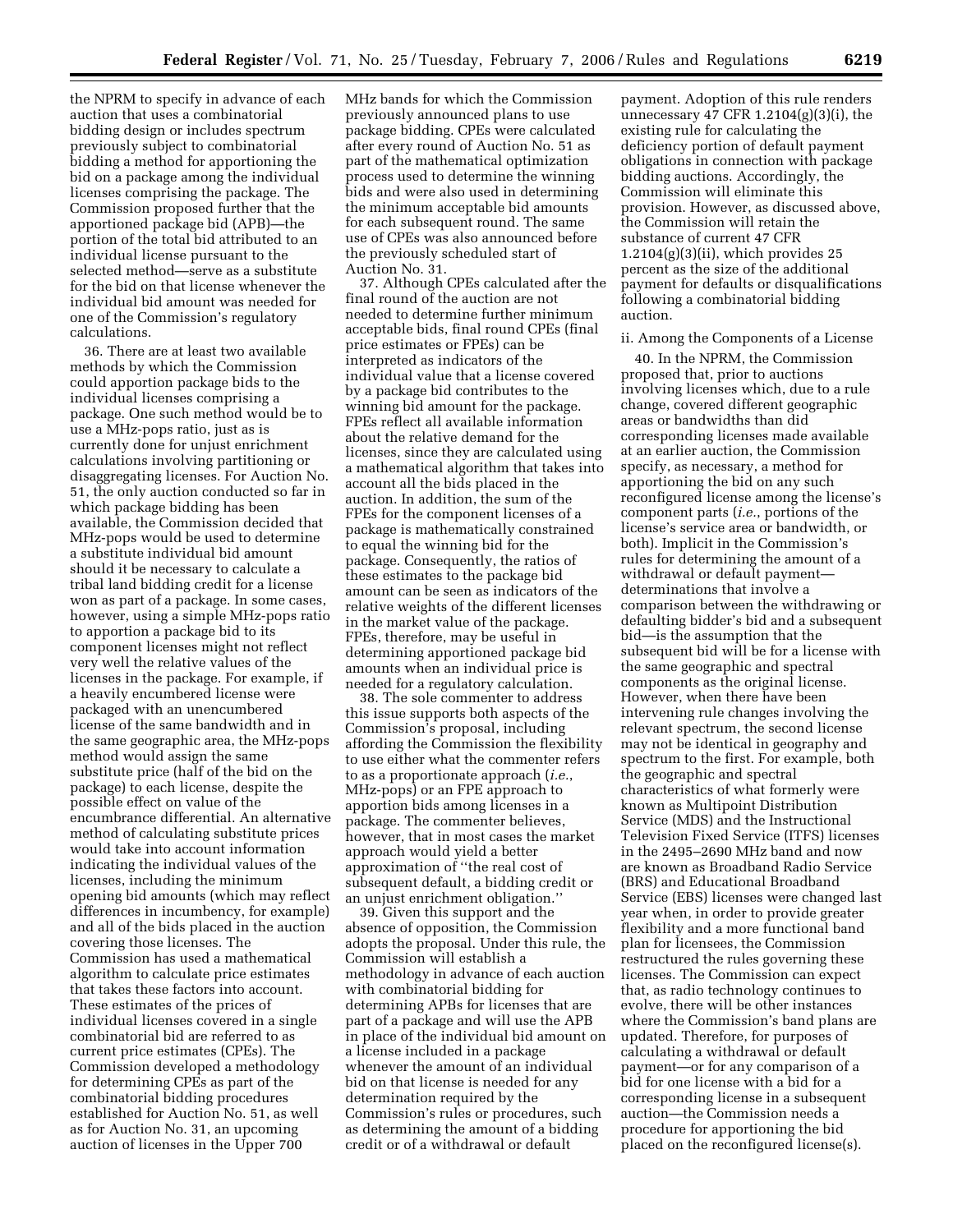41. In discussing its proposal for apportioning individual bids, the Commission noted that using a MHzpops ratio would be suitable for such an apportionment, as the Commission has successfully employed the ratio to apportion small business bidding credit amounts in order to calculate unjust enrichment payments when the relevant license has been partitioned or disaggregated. However, the Commission proposed to retain the flexibility to select another method of apportionment in the event the Commission identified a method it believed would better suit the particular licenses involved. Further, the Commission proposed to use methods for package bid apportionment and individual license bid apportionment in concert when circumstances warranted. The Commission received no comments on this issue.

42. The Commission adopts its proposal with the following modification. Rather than specify a method for apportioning an individual bid among a license's component parts prior to auctions involving reconfigured licenses, the rule the Commission adopts will allow the Commission to apportion an individual bid amount whenever such an apportionment is necessary under Commission rules or procedures, such as when determining the amount of a withdrawal or a default payment. The Commission recognizes that past bids on original licenses, not just future bids on reconfigured licenses, might need to be apportioned in order to compare bids on the original licenses to bids on one or more other reconfigured licenses, or portions thereof. Accordingly, the Commission will use an apportioned individual bid (AIB) whenever it is necessary to allocate the bid on a license among its subparts, such as when comparing bids on licenses, at least one of which has been reconfigured. Under the Commission's rule, the Commission will retain the discretion to use a MHz-pops ratio or any other suitable method for the apportionment. Should it be necessary to apportion the bid on a license included as part of a package, the Commission will use both package bid apportionment and individual license bid apportionment together.

# *E. Payment Rules for Broadcast Construction Permits*

43. The Commission proposed in the NPRM to adopt for broadcast auctions the final payment procedures in the Commission's Part 1 rules. The Commission's Part 1 rules provide that, unless otherwise specified by public notice, auction winners are required to

pay the balance of their winning bids in a lump sum within ten business days following the release of a public notice establishing the payment deadline. In recent wireless spectrum auctions, the Commission has required each winning bidder to submit the balance of the net amount of its winning bid(s) within ten business days after the deadline for submitting down payments; whereas, the Commission's prior practice was to require final payment ten business days after release of a public notice announcing that license applications were ready to be granted. This procedural change was necessary to limit the potential for post-auction bankruptcies to affect the payment obligations of winning bidders. Nevertheless, specific broadcast auction rules in Parts 73 and 74 provide that winning bidders of broadcast construction permits need not render their final payment until after their long-form applications have been processed, any petitions to deny have been dismissed or denied, and the public notice announcing that broadcast construction permits are ready to be granted has been released. Recognizing the discrepancy between the broadcast auction payment procedure and that for all other auctions, the Commission, in the *Auction No. 37 Procedures Public Notice,* 69 FR 136, July 16, 2004, noted that it would consider future changes to the broadcast rules to conform the broadcast final payment procedures to the analogous Part 1 requirements.

44. The only commenter on this issue opposes the proposal. It recommends that the Commission instead conform its Part 1 final payment rule to the payment procedures for broadcast auctions or, alternatively, require only a 50 percent down payment, rather than payment in full. The commenter argues that the Part 1 final payment rule is disproportionately burdensome to smaller carriers. The commenter also contends that the proposed rule change is unnecessary, because the Supreme Court's decision in NextWave, 537 U.S. 293 (2003), which involved a licensee's failure to pay for a license that had already been awarded, does not apply to a winning bidder's failure to pay prior to license grant.

45. The Commission will adopt the proposal. The Commission expects those entities that plan to participate in an auction to have their financing in place before the start of the auction. Consistent with this expectation, the new rule will apply in all auctions where the start of bidding occurs after the rule's effective date, pursuant to publication in the **Federal Register**. However, the new rule will not apply

with respect to auction where the start of bidding occurs before the rule's effective date. In that case, the former rule regarding final payment will continue to apply. The Commission's goal is to ensure that only serious, financially qualified applicants receive licenses and construction permits so that the provision of service to the public is expedited. As the Commission noted in the NPRM, winning bidders, including small businesses, have been able to comply with the Commission's new final payment procedure without difficulty. The Commission therefore believes that, in broadcast auctions, winning bidders, regardless of size, should be able to comply with this change with similar ease. Further, the Commission believes that both the Commission and the public benefit by having, to the extent possible, a consistent set of auction procedures across services.

46. Moreover, the Commission cannot be certain that the commenter's interpretation of NextWave would prevail should the issue be decided in the courts. In NextWave, the Supreme Court held that Section 525 of the Bankruptcy Code prevented the Commission from canceling NextWave's licenses solely because of NextWave's failure to make full and timely installment payments of its auction debt pursuant to the Commission's installment payment plan. Although NextWave involved a default by a licensee on installment payments, the Supreme Court's construction of Section 525 of the Bankruptcy Code could be argued to apply not just to licensees' installment debt but also to any debt dischargeable in the bankruptcy case, including a license applicant's obligation to pay a winning bid. Under the Commission's auction rules, a winning bidder becomes bound to pay its full winning bid immediately upon the close of the auction, rather than at the time of the license grant. Thus, the Commission is at risk for a bankruptcy filing as soon as the auction closes, and, under a broad reading of Section 525, the Commission could be forced to issue a license to a winning bidder in bankruptcy even though the winning bidder has not (and may not ever) pay its full winning bid. Accordingly, despite the commenter's argument, the Commission believes that it is in the public interest to complete the auction process and award licenses as expeditiously as possible including collecting the proceeds of each auction as soon as possible after the auction closes.

47. The Commission will continue to make final determinations regarding an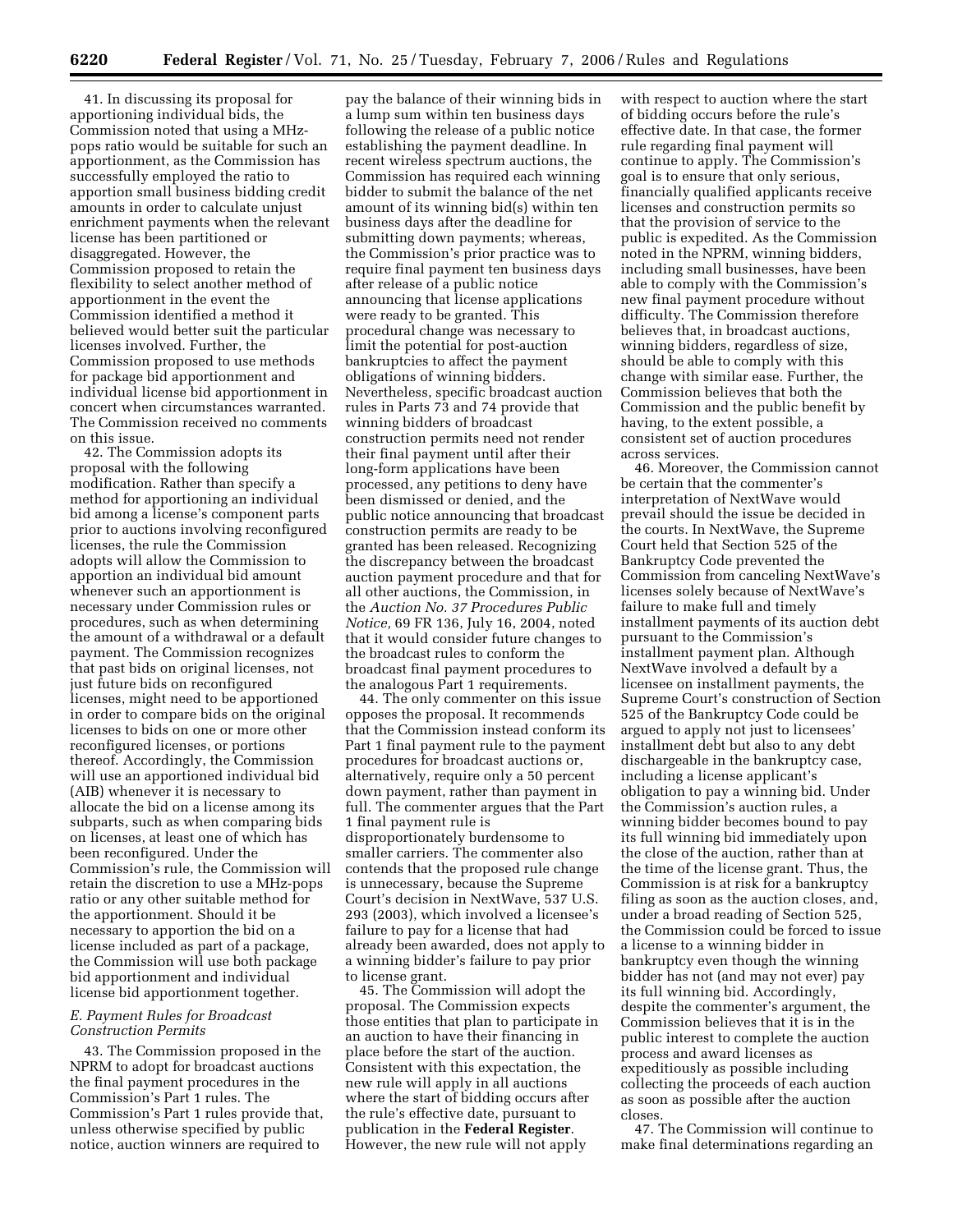applicant's eligibility to hold a permit or having applied for Commission license, including eligibility for any bidding credits, such as new entrant bidding credits, when it is ready to grant the permit or license. In the event that an applicant's eligibility changes between the final payment deadline and the date on which the Commission is ready to grant the permit or license, the applicant will be required to make any additional payment prior to the issuance of the permit or license. If an event occurs that results in the loss or diminishment of a bidding credit between the final payment deadline and grant of the permit or license, the applicant must promptly report such event.

# *F. Consortium Exception for Designated Entities and Entrepreneurs*

48. The Commission sought comment in the NPRM on several options for facilitating use of the consortium exception to the designated entity and entrepreneur aggregation rule. Under the consortium exception, when an applicant or licensee is a consortium comprised exclusively of members eligible for small business bidding credits or broadband PCS entrepreneur status, or both, the gross revenues (and, when determining broadband PCS entrepreneur eligibility, the total assets) of the consortium members are not aggregated. In other words, so long as each member of a consortium individually meets the financial caps for small business bidding credits (or broadband PCS entrepreneur status), the consortium will be eligible for such credits (or for closed bidding in auctions of broadband PCS licenses), regardless of whether the gross revenues (or total assets) of all consortium members would, if aggregated, exceed the caps. The consortium exception, originally adopted on a service-by-service basis where capital costs of auction participation were expected to be high, is intended to enable small businesses or entrepreneurs to pool their resources to help them overcome this challenge to capital formation.

49. The consortium exception has been seldom used, perhaps in part because of the lack of clear direction from the Commission as to how members of consortia that win licenses can be formally organized and how they can hold their licenses. When these structural questions are not resolved before licenses are awarded, contractual disputes may arise between members of consortia, particularly if any of the members file for bankruptcy protection. And if consortium members agree after the auction to divide among themselves the licenses they have won without first

approval, they may be held accountable for unauthorized assignments or transfers of control. Not only would such difficulties impede service to the public and consume Commission resources, they would prove expensive and time consuming for the small businesses involved.

50. The Commission sought comment on three rule changes intended to minimize the likelihood of these problems. First, the Commission asked whether it should adopt a requirement that each member of a consortium file an individual long-form application for its respective, mutually agreed-upon license(s), following an auction in which the consortium has won one or more licenses. Second, the Commission sought comment on whether, in order for two or more consortium members to be licensed together for the same license(s), they should be required to form a legal business entity, such as a corporation, partnership, or limited liability company, after having disclosed this intention on their shortform and long-form applications. Third, the Commission asked for comment on whether such new entities would have to meet the Commission's small business or entrepreneur financial limits and, if not, whether allowing these entities to exceed the limits would be consistent with the Commission's existing designated entity and broadband PCS entrepreneur rules, as well as the Commission's obligations under the Communications Act. The Commission also encouraged commenters to express their views on how these approaches might work in the context of package bidding and to what extent adopting these proposals might encourage wider use of the consortium exception. No commenter opposed these possible changes.

51. The Commission believes that if the consortium exception is to become a useful tool for smaller entities, while remaining faithful to the objectives and requirements of section 309(j) of the Communications Act the Commission should implement all of the changes the Commission discussed in the NPRM. Accordingly, the Commission adopts the following modifications to the consortium exception. First, the Commission will require consortium members to file individual long-form applications for their respective, mutually agreed-upon license(s) following an auction in which the consortium has won one or more licenses. Second, in order for two or more consortium members to be licensed together for the same license(s) (or disaggregated or partitioned portions

thereof) the Commission will require them first to form a legal business entity, such as a corporation, partnership, or limited liability company. Third, the Commission will require any such entity to comply with the applicable small business or entrepreneur financial limits. A newly formed legal entity comprising two or more consortium members that do not qualify for as large a size-based bidding credit as that claimed by the consortium on its short-form application will be awarded a bidding credit, if at all, based on the entity's eligibility for such credit at the long-form filing deadline. A license won by the consortium in broadband PCS closed bidding will be granted only to a legal entity whose gross revenues and total assets do not, at the long-form filing deadline, exceed the financial limits for broadband PCS closed bidding.

52. The dissolution of a consortium that applied to participate in an auction into its constituent members or groups of members for purposes of filing longform applications will not constitute a change in control of the applicant for purposes of 47 CFR 1.927, 1.929, or 1.2105. Because the Commission's application system requires that all long-form license applications for licenses won in an auction use the same FCC Registration Number (FRN) as the auction applicant/winning bidder, the members filing separate long-form applications will continue to use the consortium's FRN on their long-form applications. However, within ten business days after release of the public notice announcing grant of a long-form application, that licensee must update its filings in the Commission's Universal Licensing System (ULS) to substitute its individual FRN for that of the consortium. In addition, ULS accepts applications only for whole licenses won in an auction. Accordingly, if a consortium plans to partition or disaggregate a license among members after the auction, one member of the consortium will have to file the applicable long-form application and append the relevant partitioning or disaggregation agreement to the application. After the long-form application has been granted, members will have to file, pursuant to the Commission's existing rules, assignment applications to partition or disaggregate the license pursuant to the terms of the agreement attached to the original license application.

53. The Commission believes that these modifications will invest the consortium exception with greater transparency, thereby promoting clearer planning by smaller entities, while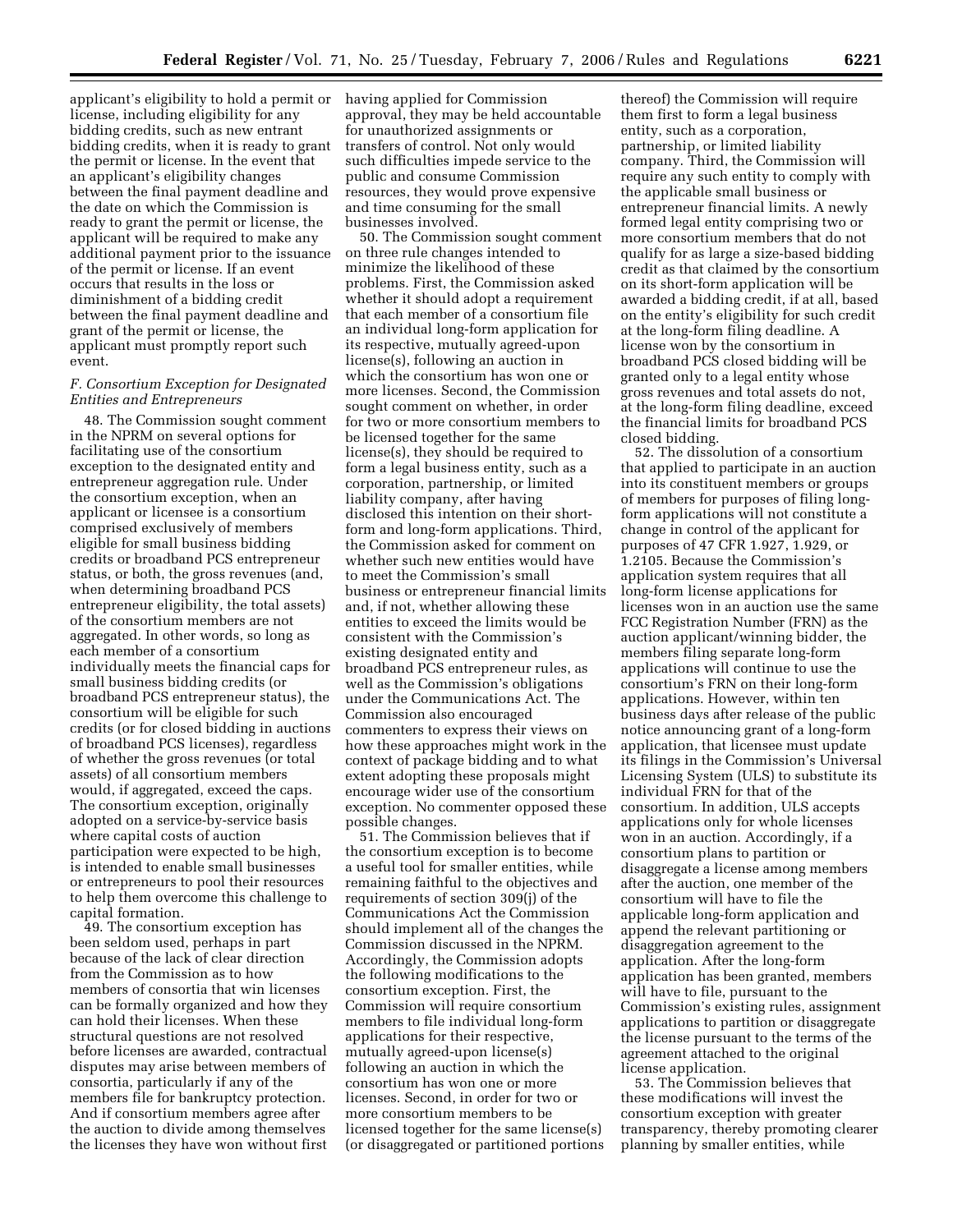continuing to allow them to enhance their competitiveness with efficiencies of scale and strategy. Moreover, ensuring that licenses are granted only to consortium members that comprise legal business entities facilitates enforcement of the Communications Act and the Commission's policies and rules, particularly in the event of a disagreement among consortium members. For this reason, the Commission takes this opportunity to remove any previous ambiguity in its rules by clarifying that the consortium exception (and, indeed, the consortium structure) is available only to short-form applicants seeking a size-based benefit for auction participation, and not to prospective lessees, assignees, or transferees.

### **IV. Procedural Matters**

54. As required by the Regulatory Flexibility Act, 5 U.S.C. 604, the Commission has prepared a Final Regulatory Flexibility Analysis, set forth in an appendix C to the *Implementation of the Commercial Spectrum Enhancement Act and Modernization of the Commission's Competitive Bidding Rules and Procedures Report and Order.* 

55. *The Implementation of the Commercial Spectrum Enhancement Act and Modernization of the Commission's Competitive Bidding Rules and Procedures Report and Order*  contains no new or modified information collections subject to the Paperwork Reduction Act of 1995 (PRA), Pub. L. 104–13.

56. The Commission will include a copy of the *Implementation of the Commercial Spectrum Enhancement Act and Modernization of the Commission's Competitive Bidding Rules and Procedures Report and Order*  in a report it will send to Congress and the Government Accountability Office pursuant to the Congressional Review Act, 5 U.S.C. 801(a)(1)(A).

### **V. Final Regulatory Flexibility Analysis**

57. As required by the Regulatory Flexibility Act (RFA), an Initial Regulatory Flexibility Analysis (IRFA) was incorporated into the *Notice of Proposed Rule Making* (NPRM) in WT Docket No. 05–211, which, in combination with a *Declaratory Ruling*, began this proceeding. The Commission sought written public comment in the *NPRM* on possible changes to its competitive bidding rules, as well as on the IRFA. The Commission received three comments, one reply comment, and two *ex parte* comments on the *NPRM*, none of which addressed the IRFA. This Final Regulatory Flexibility Analysis (FRFA) conforms to the RFA.

58. This *Report and Order* adopts modifications to existing Commission rules for the purposes of implementing the recently enacted Commercial Spectrum Enhancement Act (CSEA). CSEA establishes a mechanism to use spectrum auction proceeds to reimburse federal agencies operating on certain frequencies that have been reallocated from federal to non-federal use for the cost of relocating their operations. The *Report and Order* also adopts a number of changes to the Commission's competitive bidding rules that are necessary, apart from CSEA, to enhance the effectiveness of the Commission's auctions program.

59. *Reserve Price Rule.* CSEA requires the total cash proceeds from any auction of eligible frequencies to equal at least 110 percent of the total estimated relocation costs provided to the Commission by National Telecommunications and Information Administration (NTIA). To implement this requirement, CSEA directs the Commission to revise its reserve price regulations adopted pursuant to Section 309(j)(4)(F) of the Communications Act. Accordingly, the Commission has adopted a proposal, which received no comment, to add a requirement to its existing reserve price rule (47 CFR 1.2104(c)) such that, for any auction of eligible frequencies requiring the recovery of estimated relocation costs under CSEA, the Commission will establish a reserve price (or prices) that ensures that the total cash proceeds attributable to such spectrum will equal at least 110 percent of the total estimated relocation costs provided to the Commission by NTIA.

60. *Tribal land bidding credit rule for CSEA auctions.* In an effort to encourage carriers to provide telecommunications services to tribal lands with low historical telephone service penetration rates, the Commission makes tribal land bidding credits available to auction winners that serve qualifying tribal lands. Under the Commission's current rules, in auctions that include spectrum covering qualifying tribal lands, the Commission may not know for at least 180 days after the long-form application deadline how much of a discount on the auction's winning bids it will have to allow for tribal land bidding credits. In auctions subject to CSEA, this timing could lead to substantial post-auction delay in calculating whether total cash proceeds meet the 110 percent revenue requirement. Accordingly, the Commission sought comments on three alternative methods of ensuring that it would be able to promptly calculate total cash proceeds while at the same time preserving the availability of tribal

land bidding credits in auctions subject to CSEA. The only commenter to address these alternatives approved of two of them. The Commission has adopted one of these two alternatives, the pro rata option. Under this rule, the Commission will award tribal land bidding credits out of the amount by which net winning bids at the close of bidding exceed the reserve price(s) applicable to that auction. If this amount is insufficient to pay all of the tribal land bidding credits for which auction winners are eligible, then each eligible tribal land bidding credit applicant will receive a pro rata credit based on the credit the applicant would have received had the auction not been subject to a reserve price.

61. *Tribal land bidding credit rule for non-CSEA auctions.* The Commission sought comment in the *NPRM* on whether to extend the same or a similar approach as the one it selected for allocating tribal land bidding credits to auctions with a CSEA-mandated reserve price (or prices) to those non-CSEA auctions for which it established a reserve price or prices based on winning bids net of discounts. No commenter addressed this aspect of the issue. Believing that the pro rata approach the Commission had chosen for auctions with a CSEA-mandated reserve price would, in non-CSEA auctions, best allow both a speedy auction conclusion and an equitable allocation of available tribal land bidding credits among all qualified applicants, the Commission adopted a rule to extend, at Commission discretion, the pro rata approach to non-CSEA auctions with reserve prices.

62. *Default payment rule clarification.*  Under 47 CFR 1.2104(g), a winning bidder that defaults or is disqualified after the close of an auction is subject to a default payment consisting of two parts—a deficiency payment and an additional payment. The deficiency payment is equal to the payment required for a withdrawn bid, i.e., the difference between the amount of the defaulted (or withdrawn) bid and the amount of a lower winning bid in the same or a subsequent auction. In the event that a bidding credit applies to any of the bids, the deficiency payment equals the difference between either the net defaulted bid and the subsequent net winning bid or the gross defaulted bid and the subsequent gross winning bid, whichever difference is less. The additional payment is equal to 3 percent (or, in the case of defaults or disqualifications after the close of a package bidding auction, 25 percent) of the defaulting bidder's bid or the subsequent winning bid, whichever is less.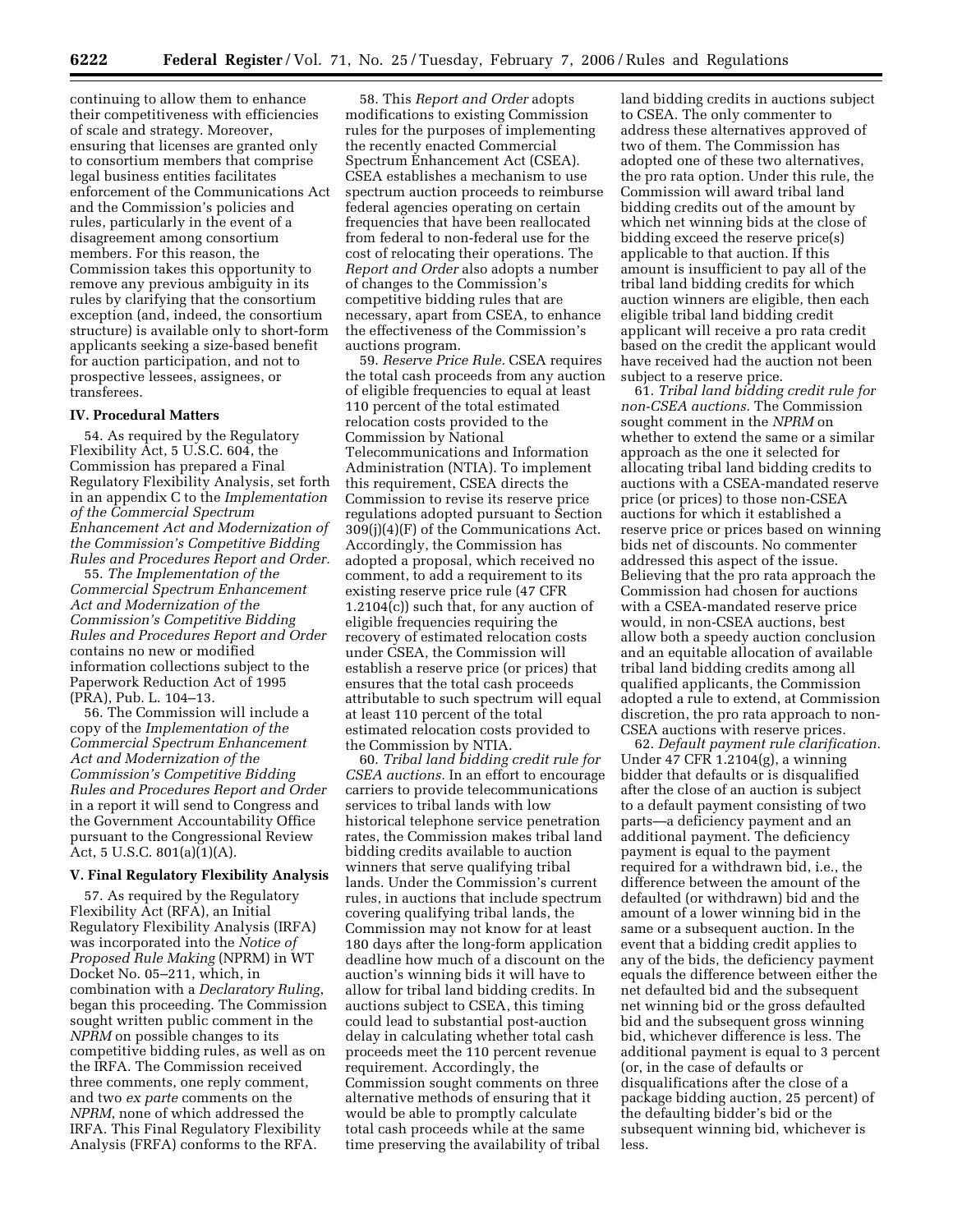63. No deficiency payment is assessed when either the subsequent winning bid or any intervening subsequent withdrawn bid equals or exceeds the original defaulted bid. It is unclear from the existing rule whether, if there is a subsequent withdrawn bid equal to or exceeding the defaulted bid, the Commission must wait until there is a subsequent winning bid before calculating the additional payment. To clarify the rule, the Commission proposed that when, in a subsequent auction, there was a higher withdrawn bid on a license that corresponded to a defaulted license, the additional default payment would be determined as 3 percent (or 25 percent) of the defaulting bidder's bid. The Commission also proposed a further clarification of the additional payment rule for certain situations in which no deficiency payment is owed. The existing rule leaves unclear whether the additional payment should be based on the net defaulted bid or on the gross defaulted bid. Pursuant to the Commission's proposal, the additional payment in such a situation would be 3 (or 25) percent of the net defaulted bid amount. Having received no objections to these clarifications, the Commission adopted its proposals.

64. *Interim withdrawal and additional default payment rules.* When a license for which there has been a withdrawn bid is neither subject to a subsequent higher bid nor won in the same auction, the final withdrawal payment cannot be calculated until a corresponding license is either subject to a higher bid or won in a subsequent auction. In such a case, under the Commission's existing rule, the bidder responsible for the withdrawn bid is assessed an interim bid withdrawal payment equal to 3 percent of the amount of its withdrawn bid, and this interim payment is applied toward any final bid withdrawal payment that is ultimately assessed. As noted in the previous paragraph, a winning bidder that defaults or is disqualified after the close of an auction is subject to a default payment consisting of a deficiency payment and an additional payment. Currently, the additional payment is calculated as 3 percent (or, in the case of defaults or disqualifications after the close of a package bidding auction, 25 percent) of the defaulting bidder's bid or the subsequent winning bid, whichever is less, except that no deficiency payment is assessed when either the subsequent winning bid or any intervening subsequent withdrawn bid equals or exceeds the original defaulted bid.

65. In an effort to deter improper withdrawals and defaults, both of which pose an ongoing threat to the integrity of the auctions process, the Commission proposed to set the upper limits on both the interim withdrawal payment and the additional default payment at 20 percent, with the specific percentage to be established by the Commission in advance of each auction. The two commenters that spoke to this issue, both endorsed the proposal. The Commission adopted the proposal, noting that the 3 to 20 percent range would allow it to use more than one percentage in an auction for either the interim withdrawal payment or the additional default payment, or both. The Commission did not alter the size of the 25 percent additional payment for defaults or disqualifications following combinatorial bidding auctions.

66. *Package bid and license apportionment.* In combinatorial (package) bidding, bidders may place single all-or-nothing bids on groups (or packages) of licenses. Thus, there are no identifiable bid amounts on the individual licenses composing packages of more than one license. Similarly, when the Commission reconfigures licenses, with respect to either geographic or spectral dimensions, following an initial auction, it may not be appropriate to compare bids on licenses before the reconfiguration to post-reconfiguation bids on corresponding licenses. However, there are several situations in which an individual bid amount is needed for one of the Commission's regulatory calculations, such as calculating a small business bidding credit, an unjust enrichment payment obligation related to such a credit, a tribal land bidding credit limit, or a withdrawal or default payment obligation. In some situations such as when determining withdrawal or default payment obligations, bids in different auctions must be compared. Accordingly, the Commission proposed to specify a method for apportioning bids among the individual licenses composing a package and/or among a license's component parts in advance of each auction that (a) used a combinatorial bidding design, (b) included spectrum previously subject to a combinatorial auction, or (c) included licenses that had been reconfigured following an initial auction.

67. The only commenter on this issue, fully supported the proposals, and the Commission adopted them with the following modification. Because any license, not just a reconfigured license, might at some point need to be apportioned in order to compare it to one or more other licenses or license components, the Commission decided that it would apportion a license among

its component parts whenever it was necessary to compare bids on corresponding yet non-identical licenses.

68. *Broadcast construction permit rules.* The Commission's Part 1 competitive bidding rules provide that, unless otherwise specified by public notice, auction winners must pay the balance of their winning bids in a lump sum within ten business days following the release of a public notice establishing the payment deadline. In recent wireless spectrum auctions, winning bidders have been required to submit the balance of the net amount of their winning bids within ten business days after the deadline for submitting down payments. This procedure helps guard against defaults and bankruptcy filings that may tie up the availability of the defaulted licenses. Specific Part 73 and 74 rules, however, provide that winning bidders in broadcast service auctions must render their final payment for construction permits won through competitive bidding only after their long-form applications have been processed, any petitions to deny have been dismissed or denied, and the public notice announcing that broadcast construction permits are ready to be granted has been released. In order to provide consistency throughout the Commission's competitive bidding rules and help to ensure that only sincere, financially qualified applicants participate in competitive bidding, the Commission proposed to adopt for broadcast auctions the final payment procedures in its Part 1 competitive bidding rules.

69. The commenter discounting the Commission's concerns about the potential for bankruptcy filings to interfere with payment obligations, opposed the proposal. The commenter recommended that the Commission instead conform its Part 1 final payment rule to the payment procedures for broadcast auctions or, alternatively, require only ''a 50 percent down payment, rather than payment in full.'' The commenter argued that the Part 1 final payment rule is disproportionately burdensome to smaller carriers. Disagreeing with the commenter, the Commission adopted the rule as proposed. With particular regard to the effect on smaller carriers, the Commission noted, as it had in the *NPRM*, that winning bidders, including small businesses, have been able to comply with the Commission's new final payment procedure without difficulty. Accordingly, the Commission believes that, in broadcast auctions, winning bidders, regardless of size,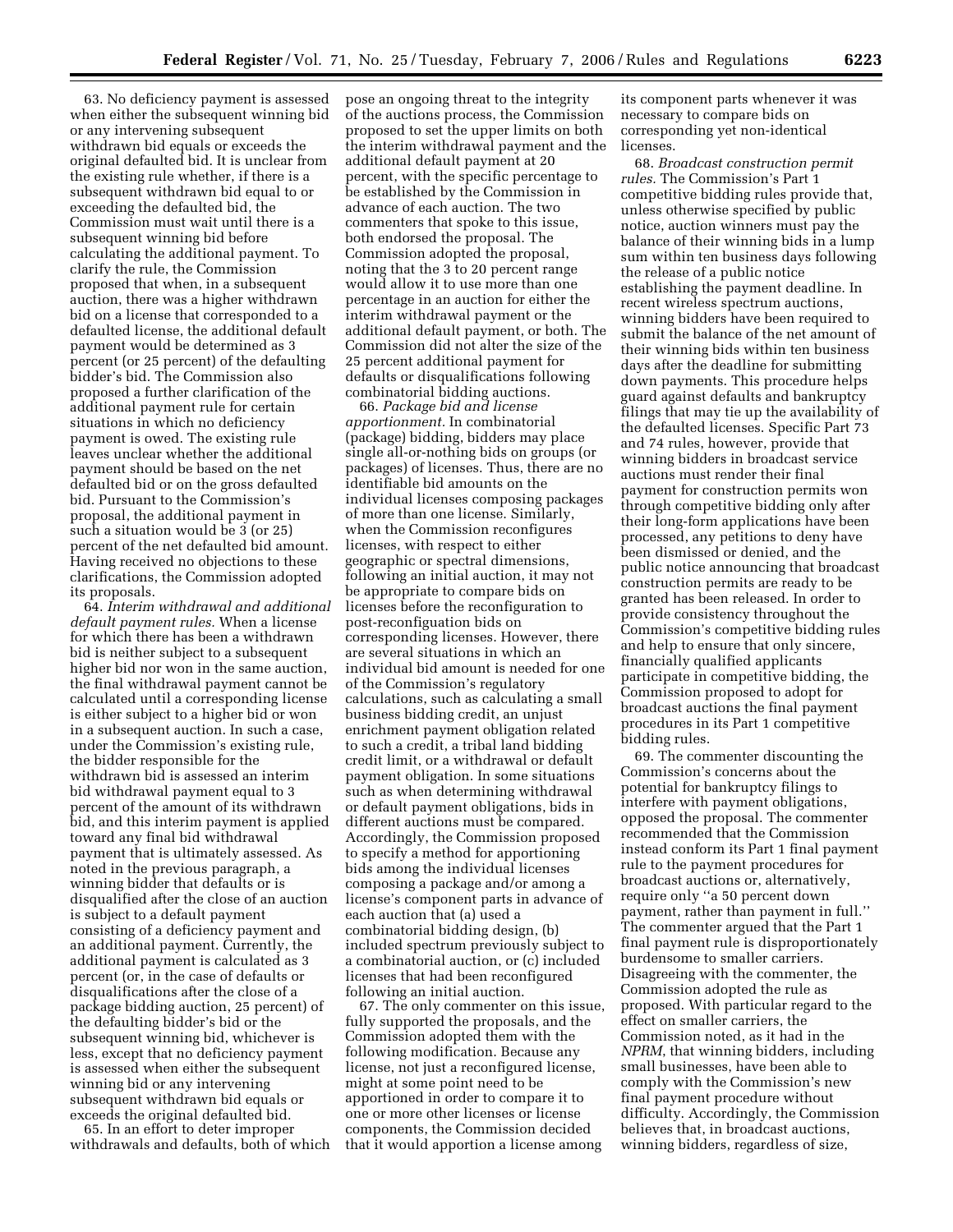should be able to comply with this change with similar ease.

70. *Consortium exception to the designated entity and entrepreneur aggregation rule.* For purposes of determining whether an applicant or licensee is eligible for small business or broadband personal communications services ("PCS") entrepreneur status, the Commission attributes to the applicant the gross revenues (and, when determining entrepreneur eligibility, the total assets) of the applicant's affiliates, its controlling interests, and the affiliates of its controlling interests, and aggregates these amounts with the applicant's own gross revenues (and total assets). However, under an exception to this aggregation rule, when an applicant or licensee is a consortium comprised exclusively of members eligible for small business bidding credits or broadband PCS entrepreneur status, or both, the gross revenues (and total assets) of the consortium members are not aggregated. The consortium exception has been seldom used, perhaps because of the absence of clear direction from the Commission as to how consortium members should be formally organized and how (and when) members should allocate and own the licenses they win. In order to provide additional guidance to those interested in taking advantage of the consortium exception and to reduce the likelihood of complications resulting from the exception's use, the Commission sought comment on three possible policy options for improving the pre- and postauction procedures governing the exception. These options included, first, requiring each member of a consortium to file an individual long-form application for its respective, mutually agreed-upon license(s); second, requiring two or more consortium members seeking to be licensed together to form a legal business entity, such as a corporation, partnership, or limited liability company; and, third, not considering such a newly formed legal business entity a consortium for purposes of evaluating its eligibility for small business or entrepreneur status at the long-form application stage. There was no opposition to these options. Believing that they will promote use of the consortium exception, the Commission adopted all three options. The Commission also clarified that the consortium exception, and, indeed, the consortium structure, is available only to short-form applicants seeking a sizebased benefit for auction participation and not to prospective lessees, assignees, or transferees.

71. No comments were filed in response to the IRFA; however,

comments addressing small business concerns with regard to changes in the payment rules for broadcast auctions and changes in the consortium exception to the designated entity and entrepreneur aggregation rule were filed in response to the *NPRM*. The commenter opposed the proposal to conform the Part 73 and Part 74 payment rules applicable to broadcast construction permits won at auction to the final payment procedures in Part 1 of the Commission's rules. The commenter argued that the Part 1 final payment rule, which permits the Commission to require full license payment before being prepared to grant the licenses, is disproportionately burdensome to smaller carriers. Moreover, winning bidders, including small businesses, have been able to comply with the Part 1 final payment procedure without difficulty. The Commission explained that it was in the public interest to require final payments soon after the close of an auction in that such a rule allowed the Commission to limit the risk that bankruptcy filings might interfere with payment obligations and well as with the provision of service to the public.

72. With regard to modifying the consortium exception, a commenter warned that such changes would not eliminate the adverse consequences of package bidding for small bidders, and another commenter, in reply comments, agreed. Neither of the commenters, however, opposed adoption of the rule changes.

73. The RFA directs agencies to provide a description of and, where feasible, an estimate of the number of small entities that may be affected by the proposed rules, if adopted. The RFA generally defines the term small entity as having the same meaning as the terms small organization, small business, and small governmental jurisdiction. The term small business has the same meaning as the term small business concern under the Small Business Act, unless the Commission has developed one or more definitions that are appropriate to its activities. A small business concern is one which: (1) is independently owned and operated; (2) is not dominant in its field of operation; and (3) satisfies any additional criteria established by the SBA.

74. A small organization is generally any not-for-profit enterprise which is independently owned and operated and is not dominant in its field. Nationwide, as of 2002, there were approximately 1.6 million small organizations. The term small governmental jurisdiction is defined as governments of cities, towns, townships, villages, school districts, or

special districts, with a population of less than fifty thousand. As of 1997, there were approximately 87,453 governmental jurisdictions in the United States. This number includes 39,044 county governments, municipalities, and townships, of which 37,546 (approximately 96.2%) have populations of fewer than 50,000, and of which 1,498 have populations of 50,000 or more. Thus, the Commission estimates the number of small governmental jurisdictions overall to be 84,098 or fewer. Nationwide, there are a total of approximately 22.4 million small businesses, according to SBA data.

75. The changes and additions to the Commission's Part 1 rules adopted in the Report and Order are of general applicability to all services, applying to all entities of any size that apply to participate in Commission auctions. The changes adopted in the *Report and Order* to parts 73 and 74 of the Commission's rules would apply to all entities of any size that win broadcast construction permits in future competitive bidding. Accordingly, this FRFA provides a general analysis of the impact of the proposals on small businesses rather than a service-byservice analysis. The number of entities that may apply to participate in future Commission auctions is unknown. The number of small businesses that have participated in prior auctions has varied. In all of our auctions held to date, 1973 out of a total of 3303 qualified bidders either have claimed eligibility for small business bidding credits or have self-reported their status as small businesses as that term has been defined under rules adopted by the Commission for specific services. In addition, the Commission notes that, as a general matter, the number of winning bidders that qualify as small businesses at the close of an auction does not necessarily represent the number of small businesses currently in service. Also, the Commission does not generally track subsequent business size unless, in the context of assignments or transfers, unjust enrichment issues are implicated.

76. Modifying the tribal land bidding credit rule adopted in the *Report and Order* is the least burdensome of all methods contemplated for complying with the CSEA revenue requirement or implementing a non-CSEA reserve price while permitting both a speedy auction conclusion and an equitable allocation of available tribal land bidding credits among all qualified applicants.

77. The increase in the limits on the interim withdrawal payment and the additional default payment from 3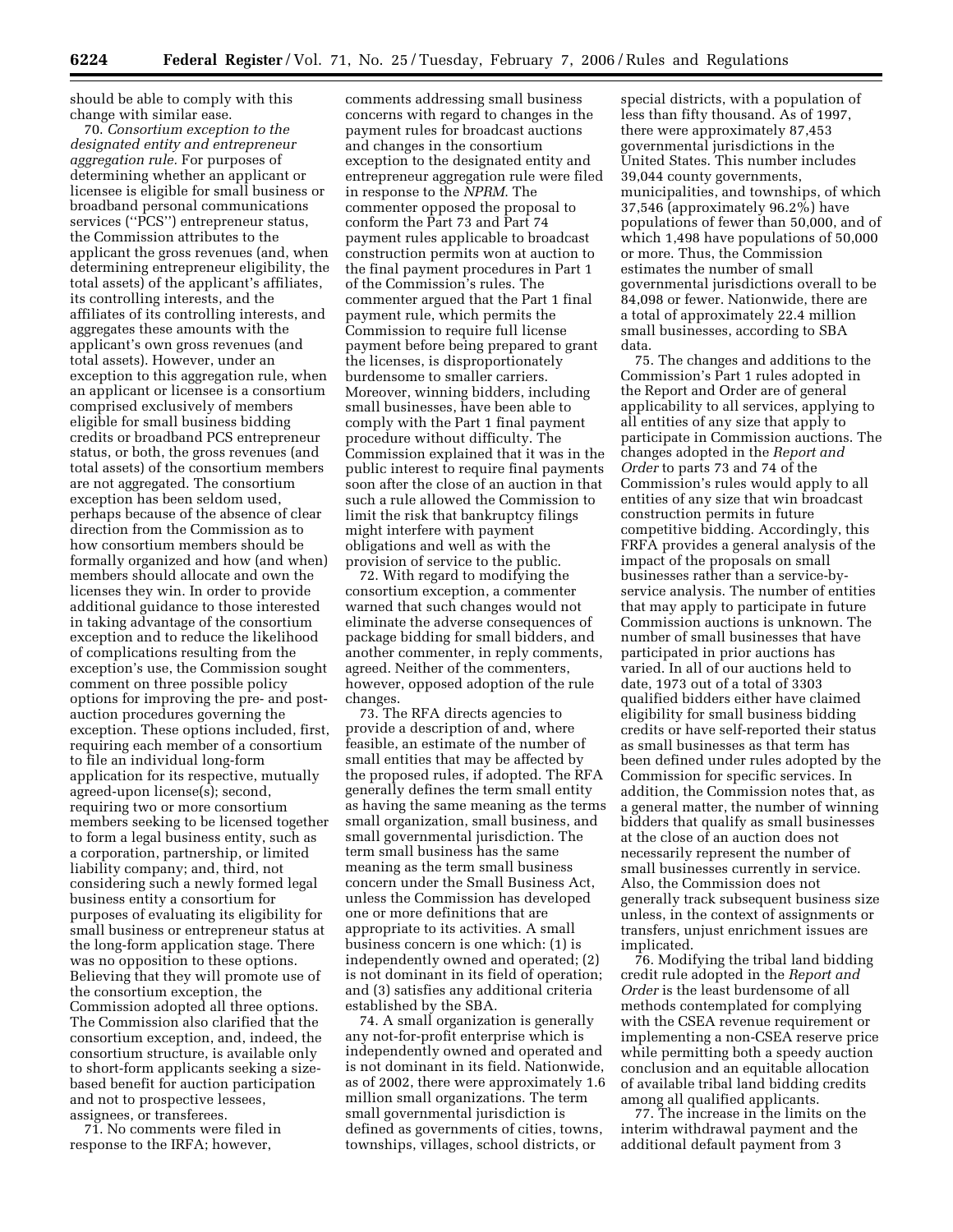percent to 20 percent each will, to the extent that the respective payment has been set at more than 3 percent, increase the financial burden on entities of any size that withdraw a bid or default on a payment obligation. However, by refraining from withdrawing bids and defaulting on payment obligations, entities will be able to avoid entirely such increased financial burden.

78. Adopting for broadcast auctions the final payment procedures of the Commission's Part 1 competitive bidding rules might require future winners of broadcast construction permits, both large and small, to submit their final payments for such permits sooner than would have been required in the absence of the proposed rule changes. License winners of all sizes in all recent non-broadcast auctions have, however, been able to comply with the Part 1 procedure without difficulty.

79. Requiring each member of a consortium to file an individual longform application for its respective, mutually agreed-upon license(s) or requiring two or more consortium members seeking to be licensed together to form a legal business entity might increase the reporting requirements and/or regulatory compliance burdens on auction applicants using the consortium exception, all of which will be small businesses or broadband PCS entrepreneurs. However, adopting these requirements clarifies parties' obligations without necessarily increasing them and is expected to increase use of the consortium exception, thus increasing the availability of small business bidding credits and entrepreneur eligibility.

80. None of the other rules adopted in the *Report and Order* will alter reporting, recordkeeping, or other compliance requirements.

81. The RFA requires an agency to describe any significant alternatives that it has considered in reaching its approach, which may include the following four alternatives (among others): (1) The establishment of differing compliance or reporting requirements or timetables that take into account the resources available to small entities; (2) the clarification, consolidation, or simplification of compliance or reporting requirements under the rule for small entities; (3) the use of performance, rather than design, standards; and (4) an exemption from coverage of the rule or any part thereof for small entities. The Commission has considered the economic impact on small entities of the rule changes adopted in the *Report and Order* and has taken steps to minimize the burdens on small entities.

82. The Commission sought comment on several options for modifying its tribal land bidding credit rule in order to determine which of the options would best ensure that the Commission would be able to comply with CSEA's reserve price requirement while at the same time preserving the availability of tribal land bidding credits in auctions subject to CSEA. The Commission selected the pro rata option, described above, as the best method of equitably apportioning tribal land bidding credits among the largest number of qualified applicants, while still allowing a speedy determination of whether the CSEA reserve price had been met in auctions of eligible frequencies.

83. Adoption of the increased limits for interim withdrawal payments and additional default payments is expected to benefit small entities more than it is expected to burden them. For example, the rule change providing the Commission with the option of increasing the size of the interim withdrawal payment is intended to discourage strategic withdrawals. Such bid withdrawals can have a significant adverse effect on the competitiveness of small entities in the auctions process. Moreover, to the extent that the increase in the additional default payment encourages bidders to realistically assess in advance their ability to pay for their bids, a larger payment requirement will help deter bidders from placing bids they cannot afford.

84. The Commission believes that adopting the modifications to its payment rules for broadcast construction permits to conform to them to the rules for non-broadcast auctions will provide consistency throughout its competitive bidding rules and promote its objective that only sincere, financially qualified applicants participate in competitive bidding. The Commission further believes that providing greater certainty to all winning bidders regarding when final payment is be due will also benefit them as they compete with other sincere bidders that have also secured the financing necessary to participate in an auction and pay for their licenses. The Commission has observed that in wireless spectrum auctions, winning bidders, including small businesses, have been able to comply with the Commission's new final payment procedure without difficulty, and it therefore surmises that winning bidders of all sizes in broadcast auctions will be able to comply with this change with similar ease.

85. The Commission has adopted modifications and clarifications to the consortium exception to the small

business and entrepreneur aggregation rule with the goal of promoting wider use of the exception and thus of increasing the competitive bidding opportunities available to small entities facing capital formation constraints.

86. The Commission will send a copy of the *Report and Order*, including this FRFA, in a report to be sent to Congress pursuant to the SBREFA. In addition, the Commission will send a copy of the *R&O*, including the FRFA, to the Chief Counsel for Advocacy of the SBA. A copy of the *R&O* and the FRFA (or summaries thereof) will also be published in the **Federal Register**.

#### **VI. Ordering Clauses**

87. Accordingly, *it is ordered* that, pursuant to sections 4(i), 303(r), and 309(j) of the Communications Act of 1934, as amended, 47 U.S.C. 154(i), 303(r), and 309(j), the *Implementation of the Commercial Spectrum Enhancement Act and Modernization of the Commission's Competitive Bidding Rules and Procedures Report and Order*  is hereby ADOPTED, and 47 CFR 1.2103, 1.2104, 73.3571, 73.3573, 73.5003, 73.5006, 74.1233 of the Commission's rules, 47 CFR 1.2103, 1.2104, 73.3571, 73.3573, 73.5003, 73.5006, 74.1233, are amended as set forth in Appendix A of the *Report and Order,* effective 60 days after publication in the **Federal Register**.

88. *It is further ordered* that the Commission's Consumer and Governmental Affairs Bureau, Reference Information Center, *shall send* a copy of the *Implementation of the Commercial Spectrum Enhancement Act and Modernization of the Commission's Competitive Bidding Rules and Procedures Report and Order*, including the Final Regulatory Flexibility Analysis, to the Chief Counsel for Advocacy of the Small Business Administration.

89. *It is further ordered* that, pursuant to 47 U.S.C. 155(c) and 47 CFR 0.131(c) and 0.331, the Chief of the Wireless Telecommunications Bureau *is granted delegated authority* to prescribe and set forth procedures for the implementation of the provisions adopted herein, including the authority to seek comment on and set forth mechanisms relating to the day-to-day conduct of specific auctions.

#### **List of Subjects**

#### *47 CFR Part 1*

Administrative practice and procedure, Auctions, Licensing, Telecommunications.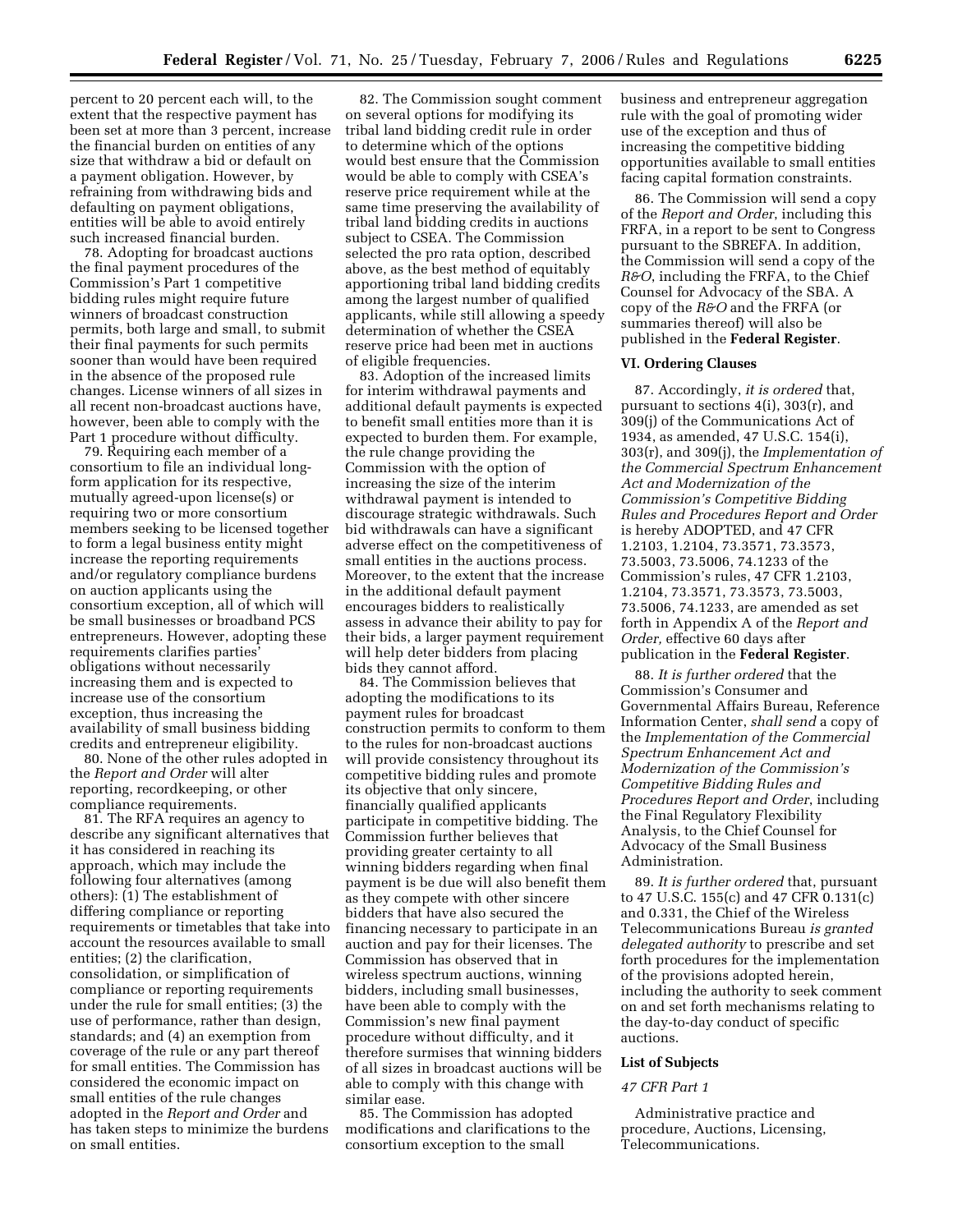*47 CFR Parts 73 and 74* 

Auctions, Licensing, Radio, Television.

Federal Communications Commission. **Marlene H. Dortch,** 

*Secretary.* 

# **Final Rules**

■ For the reasons discussed in the preamble, the FCC amends parts 1, 73, and 74 of Title 47 of the Code of Federal Regulations to read as follows:

# **PART 1—PRACTICE AND PROCEDURE**

■ 1. The authority citation for part 1 continues to read as follows:

**Authority:** 15 U.S.C. 79 *et seq.*; 47 U.S.C. 151, 154(i), 154(j), 155, 157, 225, and 303(r).

■ 2. Amend § 1.2103 by adding new paragraphs (b)(1) and (b)(2) to read as follows:

# **§ 1.2103 Competitive bidding design options.**

- \* \* \* \* \*
	- (b) \* \* \*

(1) *Apportioned package bid*. The apportioned package bid on a license is an estimate of the price of an individual license included in a package of licenses in an auction with combinatorial (package) bidding. Apportioned package bids shall be determined by the Commission according to a methodology it establishes in advance of each auction with combinatorial bidding.

(2) *Substitute for bid amount*. The apportioned package bid on a license included in a package shall be used in place of the amount of an individual bid on that license when the bid amount is needed to determine the size of a designated entity bidding credit (see  $\S 1.2110(f)(1)$  and  $(f)(2)$ ), a new entrant bidding credit (see § 73.5007), a bid withdrawal or default payment obligation (see § 1.2104(g)), a tribal land bidding credit limit (see  $§ 1.2110(f)(3)(iv)$ , or a size-based bidding credit unjust enrichment payment obligation (see § 1.2111(d),  $(e)(2)$  and  $(e)(3)$ , or for any other determination required by the Commission's rules or procedures. \* \* \* \* \*

■ 3. Amend § 1.2104 by revising paragraphs  $(c)$ ,  $(g)(1)$ , and  $(g)(2)$ , removing paragraph (g)(3), and adding paragraph (j) to read as follows:

# **§ 1.2104 Competitive bidding mechanisms.**

\* \* \* \* \* (c) *Reserve Price*. The Commission may establish a reserve price or prices, either disclosed or undisclosed, below

which a license or licenses subject to auction will not be awarded. For any auction of eligible frequencies described in section 113(g)(2) of the National Telecommunications and Information Administration Organization Act (47 U.S.C. 923(g)(2)) requiring the recovery of estimated relocation costs, the Commission will establish a reserve price or prices pursuant to which the total cash proceeds from any auction of eligible frequencies shall equal at least 110 percent of the total estimated relocation costs provided to the Commission by the National Telecommunications and Information Administration pursuant to section 113(g)(4) of such Act (47 U.S.C.  $923(g)(4)$ ).

- \* \* \* \* \*
	- (g) \* \* \*

(1) *Bid withdrawal prior to close of auction*. A bidder that withdraws a bid during the course of an auction is subject to a withdrawal payment equal to the difference between the amount of the withdrawn bid and the amount of the winning bid in the same or subsequent auction(s). In the event that a bidding credit applies to any of the bids, the bid withdrawal payment is either the difference between the net withdrawn bid and the subsequent net winning bid, or the difference between the gross withdrawn bid and the subsequent gross winning bid, whichever is less. No withdrawal payment will be assessed for a withdrawn bid if either the subsequent winning bid or any of the intervening subsequent withdrawn bids equals or exceeds that withdrawn bid. The withdrawal payment amount is deducted from any upfront payments or down payments that the withdrawing bidder has deposited with the Commission. In the case of multiple bid withdrawals on a single license, the payment for each bid withdrawal will be calculated based on the sequence of bid withdrawals and the amounts withdrawn in the same or subsequent auction(s). In the event that a license for which there have been withdrawn bids subject to withdrawal payments is not won in the same auction, those bidders for which a final withdrawal payment cannot be calculated will be assessed an interim bid withdrawal payment of between 3 and 20 percent of their withdrawn bids, according to a percentage (or percentages) established by the Commission in advance of the auction. The interim bid withdrawal payment will be applied toward any final bid withdrawal payment that will be assessed at the close of a subsequent auction of the corresponding license.

*Example 1 to paragraph (g)(1).* Bidder A withdraws a bid of \$100. Subsequently, Bidder B places a bid of \$90 and withdraws. In that same auction, Bidder C wins the license at a bid of \$95. Withdrawal payments are assessed as follows: Bidder A owes \$5 (\$100–\$95). Bidder B owes nothing.

*Example 2 to paragraph (g)(1).* Bidder A withdraws a bid of \$100. Subsequently, Bidder B places a bid of \$95 and withdraws. In that same auction, Bidder C wins the license at a bid of \$90. Withdrawal payments are assessed as follows: Bidder A owes \$5 (\$100–\$95). Bidder B owes \$5 (\$95–\$90).

*Example 3 to paragraph (g)(1).* Bidder A withdraws a bid of \$100. Subsequently, in that same auction, Bidder B places a bid of \$90 and withdraws. In a subsequent auction, Bidder C places a bid of \$95 and withdraws. Bidder D wins the license in that auction at a bid of \$80. Assuming that the Commission established an interim bid withdrawal payment of 3 percent in advance of the first auction, withdrawal payments are assessed as follows: At the end of the first auction, Bidder A and Bidder B are each assessed an interim withdrawal payment equal to 3 percent of their withdrawn bids pending Commission assessment of a final withdrawal payment (Bidder A would owe 3% of \$100, or \$3, and Bidder B would owe 3% of \$90, or \$2.70). At the end of the second auction, Bidder A would owe \$5 (\$100–\$95) less the \$3 interim withdrawal payment for a total of \$2. Because Bidder C placed a subsequent bid that was higher than Bidder B's \$90 bid, Bidder B would owe nothing. Bidder C would owe \$15 (\$95–\$80).

(2) *Default or disqualification after close of auction*. A bidder assumes a binding obligation to pay its full bid amount upon acceptance of the winning bid at the close of an auction. If a bidder defaults or is disqualified after the close of such an auction, the defaulting bidder will be subject to a default payment consisting of a deficiency payment, described in  $\S 1.2104(g)(2)(i)$ , and an additional payment, described in § 1.2104(g)(2)(ii) and (g)(2)(iii). The default payment will be deducted from any upfront payments or down payments that the defaulting bidder has deposited with the Commission.

(i) *Deficiency payment*. The deficiency payment will equal the difference between the amount of the defaulted bid and the amount of the winning bid in a subsequent auction, so long as there have been no intervening withdrawn bids that equal or exceed the defaulted bid or the subsequent winning bid. If the subsequent winning bid or any intervening subsequent withdrawn bid equals or exceeds the defaulted bid, no deficiency payment will be assessed. If there have been intervening subsequent withdrawn bids that are lower than the defaulted bid and higher than the subsequent winning bid, but no intervening withdrawn bids that equal or exceed the defaulted bid, the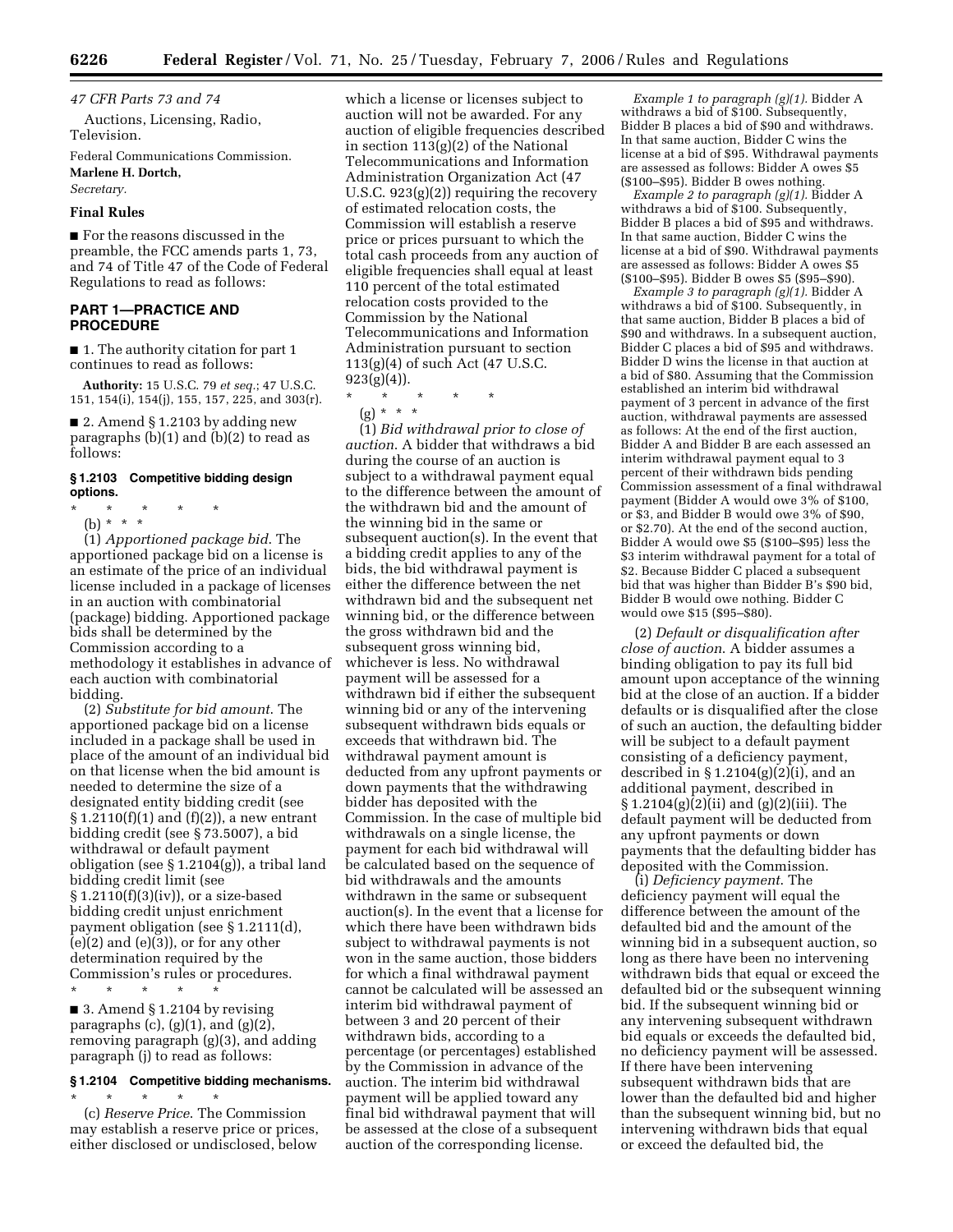deficiency payment will equal the difference between the amount of the defaulted bid and the amount of the highest intervening subsequent withdrawn bid. In the event that a bidding credit applies to any of the applicable bids, the deficiency payment will be based solely on net bids or solely on gross bids, whichever results in a lower payment.

(ii) *Additional payment—applicable percentage*. When the default or disqualification follows an auction without combinatorial bidding, the additional payment will equal between 3 and 20 percent of the applicable bid, according to a percentage (or percentages) established by the Commission in advance of the auction. When the default or disqualification follows an auction with combinatorial bidding, the additional payment will equal 25 percent of the applicable bid.

(iii) *Additional payment—applicable bid*. When no deficiency payment is assessed, the applicable bid will be the net amount of the defaulted bid. When a deficiency payment is assessed, the applicable bid will be the subsequent winning bid, using the same basis—i.e., net or gross—as was used in calculating the deficiency payment.

\* \* \* \* \* (j) *Bid apportionment*. The Commission may specify a method for apportioning a bid among portions of the license (i.e., portions of the license's service area or bandwidth, or both) when necessary to compare a bid on the original license or portions thereof with a bid on a corresponding reconfigured license for purposes of the Commission's rules or procedures, such as to calculate a bid withdrawal or default payment obligation in connection with the bid.

 $\blacksquare$  4. Amend § 1.2107 by adding paragraph (g) to read as follows:

# **§ 1.2107 Submission of down payment and filing of long-form applications.**

\* \* \* \* \* (g)(1)(i) A consortium participating in competitive bidding pursuant to § 1.2110(b)(3)(i) that is a winning bidder may not apply as a consortium for licenses covered by the winning bids. Individual members of the consortium or new legal entities comprising individual consortium members may apply for the licenses covered by the winning bids of the consortium. An individual member of the consortium or a new legal entity comprising two or more individual consortium members applying for a license pursuant to this provision shall be the applicant for purposes of all related requirements and filings, such as filing FCC Form 602.

However, the members filing separate long-form applications shall all use the consortium's FCC Registration Number (''FRN'') on their long-form applications. An application by an individual consortium member or a new legal entity comprising two or more individual consortium members for a license covered by the winning bids of the consortium shall not constitute a major modification of the application or a change in control of the applicant for purposes of Commission rules governing the application.

(ii) Within ten business days after release of the public notice announcing grant of a long-form application, that licensee must update its filings in the Commission's Universal Licensing System (''ULS'') to substitute its individual FRN for that of the consortium.

(2) The continuing eligibility for sizebased benefits, such as size-based bidding credits or set-aside licenses, of a newly formed legal entity comprising two or more individual consortium members will be based on the size of such newly formed entity as of the filing of its long-form application.

(3) Members of a consortium intending to partition or disaggregate license(s) among individual members or new legal entities comprising two or more individual consortium members must select one member or one new legal entity comprising two or more individual consortium members to apply for the license(s). The applicant must include in its applications, as part of the explanation of terms and conditions provided pursuant to § 1.2107(d), the agreement of the applicable parties to partition or disaggregate the relevant license(s). Upon grant of the long-form application for that license, the licensee must then apply to partition or disaggregate the license pursuant to those terms and conditions.

■ 5. Amend § 1.2110 by revising paragraphs (b)(3)(i), (f)(2) introductory text,  $(f)(3)(ii)(B)$ , and  $(f)(3)(ii)(C)$ , redesignating paragraphs (f)(3)(v) through (f)(3)(vii) as paragraphs (f)(3)(vi) through (f)(3)(viii), adding a new paragraph  $(f)(3)(v)$ , and by revising newly designated paragraphs (f)(3)(vi) and (f)(3)(viii) to read as follows:

### **§ 1.2110 Designated entities.**

# \* \* \* \* \*

- (b) \* \* \*
- $(3) * * * *$

(i) *Consortium*. Where an applicant to participate in bidding for Commission licenses or permits is a consortium either of entities eligible for size-based bidding credits an/or for closed bidding based on gross revenues and/or total assets, the gross revenues and/or total assets of each consortium member shall not be aggregated. Each consortium member must constitute a separate and distinct legal entity to qualify for this exception. Consortia that are winning bidders using this exception must comply with the requirements of § 1.2107(g) of this chapter as a condition of license grant.

\* \* \* \* \* (f) \* \* \*

(2) *Size of bidding credits*. A winning bidder that qualifies as a small business may use the following bidding credits corresponding to its respective average gross revenues for the preceding 3 years:

(3) \* \* \*

(B) In addition, within 180 days after the filing deadline for long-form applications, the winning bidder must amend its long-form application and file a certification that it will comply with the construction requirements set forth in paragraph  $(f)(3)(\overline{v}i)$  of this section and consult with the tribal government regarding the siting of facilities and deployment of service on the tribal land.

(C) If the winning bidder fails to submit the required certifications within the 180-day period, the bidding credit will not be awarded, and the winning bidder must pay any outstanding balance on its winning bid amount.

\* \* \* \* \* (v) *Bidding credit limit in auctions subject to specified reserve price(s)*. In any auction of eligible frequencies described in section 113(g)(2) of the National Telecommunications and Information Administration Organization Act (47 U.S.C. 923(g)(2) with reserve price(s) and in any auction with reserve price(s) in which the Commission specifies that this provision shall apply, the aggregate amount available to be awarded as bidding credits for serving qualifying tribal land with respect to all licenses subject to a reserve price shall not exceed the amount by which winning bids for those licenses net of discounts the Commission takes into account when reporting net bids in the Public Notice closing the auction exceed the applicable reserve price. If the total amount that might be awarded as tribal land bidding credits based on applications for all licenses subject to the reserve price exceeds the aggregate amount available to be awarded, the Commission will award eligible applicants a pro rata tribal land bidding credit. The Commission may determine at any time that the total amount that

<sup>\* \* \* \* \*</sup> 

 $(ii) * * * *$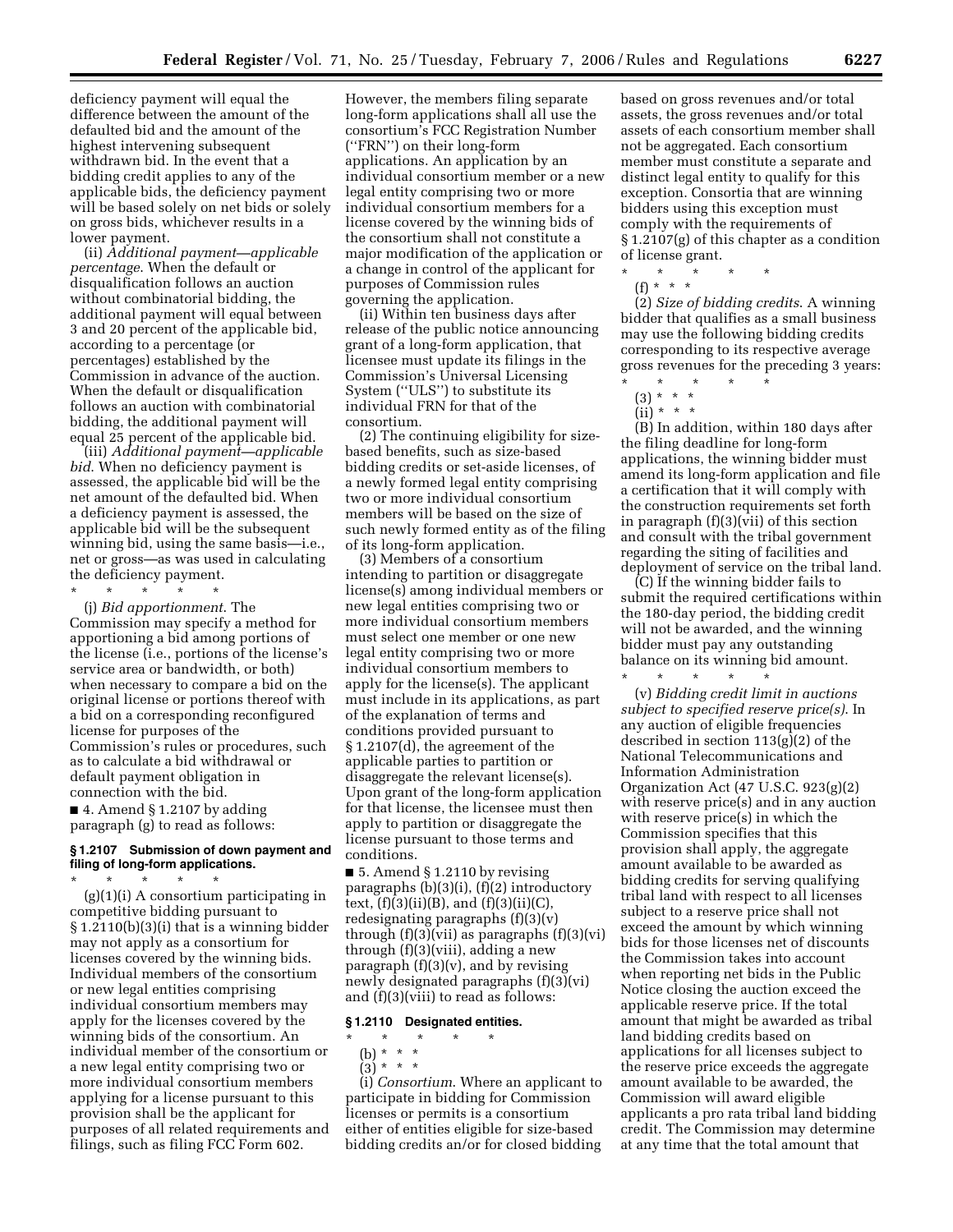might be awarded as tribal land bidding credits is less than the aggregate amount available to be awarded and grant full tribal land bidding credits to relevant applicants, including any that previously received pro rata tribal land bidding credits. To determine the amount of an applicant's pro rata tribal land bidding credit, the Commission will multiply the full amount of the tribal land bidding credit for which the applicant would be eligible excepting this limitation  $((f)(3)(v))$  of this section by a fraction, consisting of a numerator in the amount by which winning bids for licenses subject to the reserve price net of discounts the Commission takes into account when reporting net bids in the Public Notice closing the auction exceed the reserve price and a denominator in the amount of the aggregate maximum tribal land bidding credits for which applicants for such licenses might have qualified excepting this limitation  $((f)(3)(v))$  of this section. When determining the aggregate maximum tribal land bidding credits for which applicants for such licenses might have qualified, the Commission shall assume that any applicant seeking a tribal land bidding credit on its longform application will be eligible for the largest tribal land bidding credit possible for its bid for its license excepting this limitation  $((f)(3)(v))$  of this section. After all applications seeking a tribal land bidding credit with respect to licenses covered by a reserve price have been finally resolved, the Commission will recalculate the pro rata credit. For these purposes, final determination of a credit occurs only after any review or reconsideration of the award of such credit has been concluded and no opportunity remains for further review or reconsideration. To recalculate an applicant's pro rata tribal land bidding credit, the Commission will multiply the full amount of the tribal land bidding credit for which the applicant would be eligible excepting this limitation  $((f)(3)(v))$  of this section by a fraction, consisting of a numerator in the amount by which winning bids for licenses subject to the reserve price net of discounts the Commission takes into account when reporting net bids in the Public Notice closing the auction exceed the reserve price and a denominator in the amount of the aggregate amount of tribal land bidding credits for which all applicants for such licenses would have qualified excepting this limitation  $((f)(3)(v))$  of this section.

(vi) *Application of credit*. A pending request for a bidding credit for serving qualifying tribal land has no effect on a bidder's obligations to make any auction payments, including down and final payments on winning bids, prior to award of the bidding credit by the Commission. Tribal land bidding credits will be calculated and awarded prior to license grant. If the Commission grants an applicant a pro rata tribal land bidding credit prior to license grant, as provided by paragraph (f)(3)(v) of this section, the Commission shall recalculate the applicant's pro rata tribal land bidding credit after all applications seeking tribal land biddings for licenses subject to the same reserve price have been finally resolved. If a recalculated tribal land bidding credit is larger than the previously awarded pro rata tribal land bidding credit, the Commission will award the difference.

\* \* \* \* \*

(viii) *Performance penalties*. If a recipient of a bidding credit under this section fails to provide the postconstruction certification required by paragraph (f)(3)(vii) of this section, then it shall repay the bidding credit amount in its entirety, plus interest. The interest will be based on the rate for ten-year U.S. Treasury obligations applicable on the date the license is granted. Such payment shall be made within thirty (30) days of the third anniversary of the initial grant of its license. Failure to repay the bidding credit amount and interest within the required time period will result in automatic termination of the license without specific Commission action. Repayment of bidding credit amounts pursuant to this provision shall not affect the calculation of amounts available to be awarded as tribal land bidding credits pursuant to (f)(3)(v) of this section.

**PART 73—RADIO BROADCAST SERVICES** 

\* \* \* \* \*

■ 6. The authority citation for part 73 continues to read as follows:

**Authority:** 47 U.S.C. 154, 303, 334 and 336.

■ 7. Amend § 73.3571 by revising paragraph (h)(4)(ii) to read as follows:

### **§ 73.3571 Processing AM broadcast station applications.**

- \* \* \* \* \*
	- (h) \* \* \*
	- $(4)^{\ast}$  \* \*

(ii) Winning bidders are required to pay the balance of their winning bids in a lump sum prior to the deadline established by the Commission pursuant to § 1.2109(a). Long-form construction permit applications will be processed and the FCC will periodically release a Public Notice listing such applications that have been accepted for filing and

announcing a date by which petitions to deny must be filed in accordance with the provisions of §§ 73.5006 and 73.3584. Construction permits will be granted by the Commission only after full and timely payment of winning bids and any applicable late fees, and if the applicant is duly qualified, and upon examination, the FCC finds that the public interest, convenience and necessity will be served.

 $\blacksquare$  8. Amend § 73.3573 by revising paragraph (f)(5)(ii) to read as follows:

## **§ 73.3573 Processing FM broadcast station applications.**

\* \* \* \* \*

\* \* \* \* \*

(f) \* \* \*  $(5) * * * *$ 

(ii) Winning bidders are required to pay the balance of their winning bids in a lump sum prior to the deadline established by the Commission pursuant to § 1.2109(a) of this chapter. Long-form construction permit applications will be processed and the FCC will periodically release a Public Notice listing such applications that have been accepted for filing and announcing a date by which petitions to deny must be filed in accordance with the provisions of §§ 73.5006 and 73.3584. Construction permits will be granted by the Commission only after full and timely payment of winning bids and any applicable late fees, and if the applicant is duly qualified, and upon examination, the FCC finds that the public interest, convenience and necessity will be served.

\* \* \* \* \*

■ 9. Section 73.5003 is revised to read as follows:

#### **§ 73.5003 Submission of full payments.**

Winning bidders are required to pay the balance of their winning bids in a lump sum prior to the deadline established by the Commission pursuant to § 1.2109(a) of this chapter. If a winning bidder fails to pay the balance of its winning bid in a lump sum by the applicable deadline as specified by the Commission, it will be allowed to make payment within ten (10) business days after the payment deadline, provided that it also pays a late fee equal to five (5) percent of the amount due in accordance with § 1.2109(a) of this chapter. Broadcast construction permits will be granted by the Commission only after full and timely payment of winning bids and any applicable late fees and in accordance with the provisions of this section.

 $\blacksquare$  10. Amend § 73.5006 by revising paragraph (d) to read as follows: